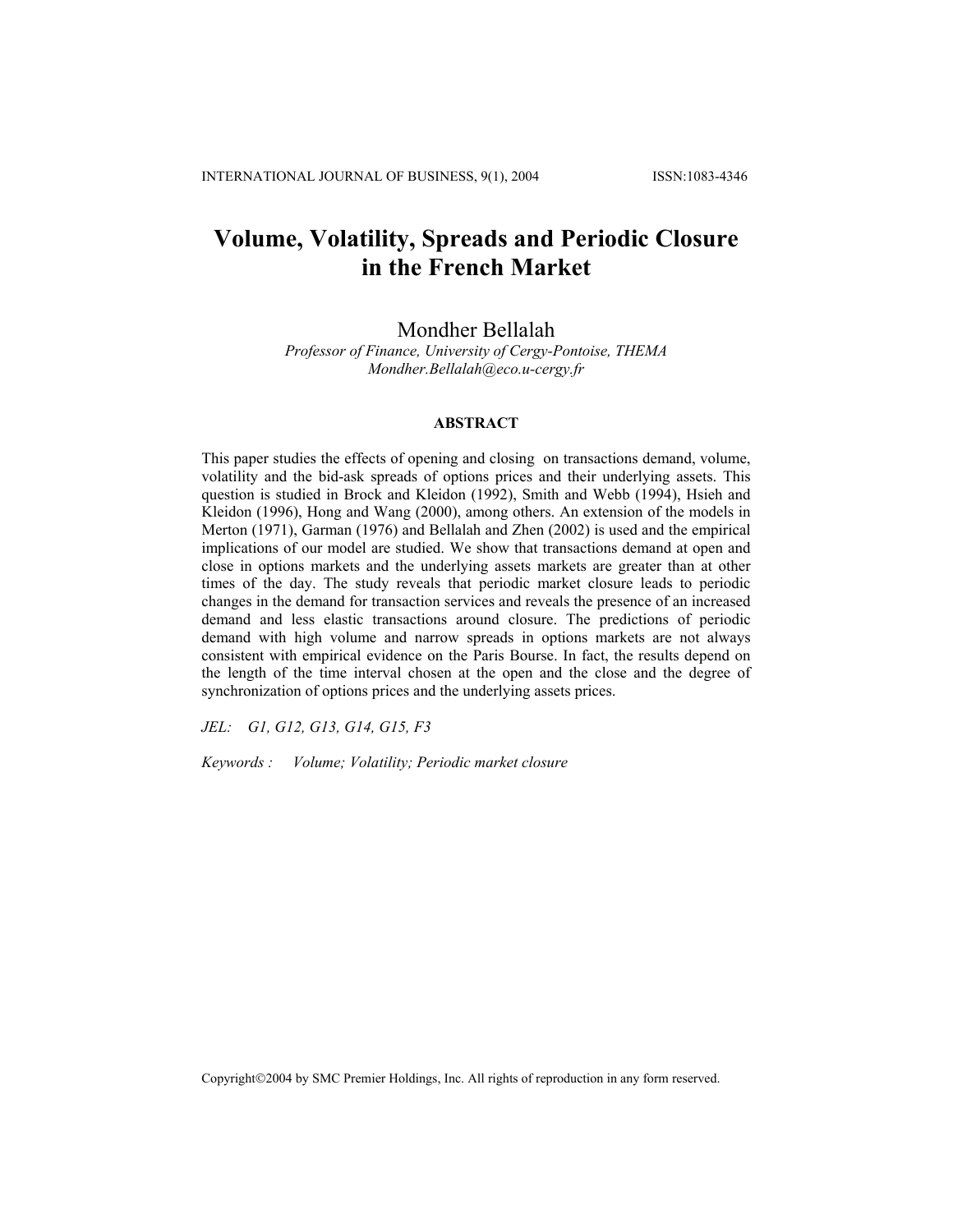## **I. INTRODUCTION**

Stocks on the Paris-Bourse are traded in a market where settlements take place periodically on a given date as in the U.K.<sup>1</sup> MONEP traded options are quoted on a continuous basis on a screen trading system.<sup>2</sup> Before 1999, there was a dual quotation for stock options and index options.<sup>3</sup> The quote information disseminated to the public during the open period concerns the bid and offer prices. This information is no longer disseminated in the close period and there is an abrupt change from a regime of continuous trading to a regime of no trading. The question of how the trading behavior at open and close is affected in financial markets is analyzed in Admatti and Pfeiderer (1988), Brock and Kleidon (1992), Smith and Webb (1994), Hsieh and Kleidon (1996), Hong and Wang (2000), Bellalah and Zhen (2002) among others.<sup>4</sup>

This paper gives an answer to a similar question in options markets and their underlying assets markets in a slightly different context. There are several reasons explaining periodic trading demand shifts at the open and the close of the trading, most of which are based on the effect of the periodic inability to trade. We analyze some of these reasons and show that there is a greater demand to trade at open and close than the other times of the trading day. The inability to trade modifies the optimal portfolio of investors.

Following "standard" theory, we examine the reaction of a specialist market maker. Therefore, a model of periodic market closure is presented, which is an extension of the models in Garman (1976), Brock and Kleidon (1992) and Bellalah and Zhen (2002). The model accounts for periodic changes in transactions demand in options markets and provide conditions under which higher transactions imply narrower bid and ask spreads. This is because an increase in the trading activity reduces the spread and converges market prices toward fair options prices. However, lower spreads does not mean necessarily fair option prices since it refers mainly to a low cost of trading. Even if the general question of whether increased trading volume (around closure) is associated with narrowing or widening the bid-ask spread in options is of some interest, it is fundamental to the understanding of how markets work at special points in time. The empirical evidence gives some support to the implications of the model. We find that volume traded in the MONEP is concentrated at open and close. Also, that narrower bid-ask spreads are in general associated to times of high volume on the options market.

The principal empirical results of this paper are that:

(1) There may not be greater demand just at the open of trading in the option market relative to the middle of the day; and (2) High transactions demand at the close of trading in the option market need not coincide with narrower bid/ask spreads.

Our analysis concerns the simultaneous examination of the option market and the underlying asset markets. Several descriptive statistics regarding volume, volatility and spreads in the Paris bourse are provided. Even if these results are known for other markets, they are presented for the first time for the case of the Paris Bourse. This allows studying the implications of our model.

This paper studies some of these issues around market closure. Its structure is as follows: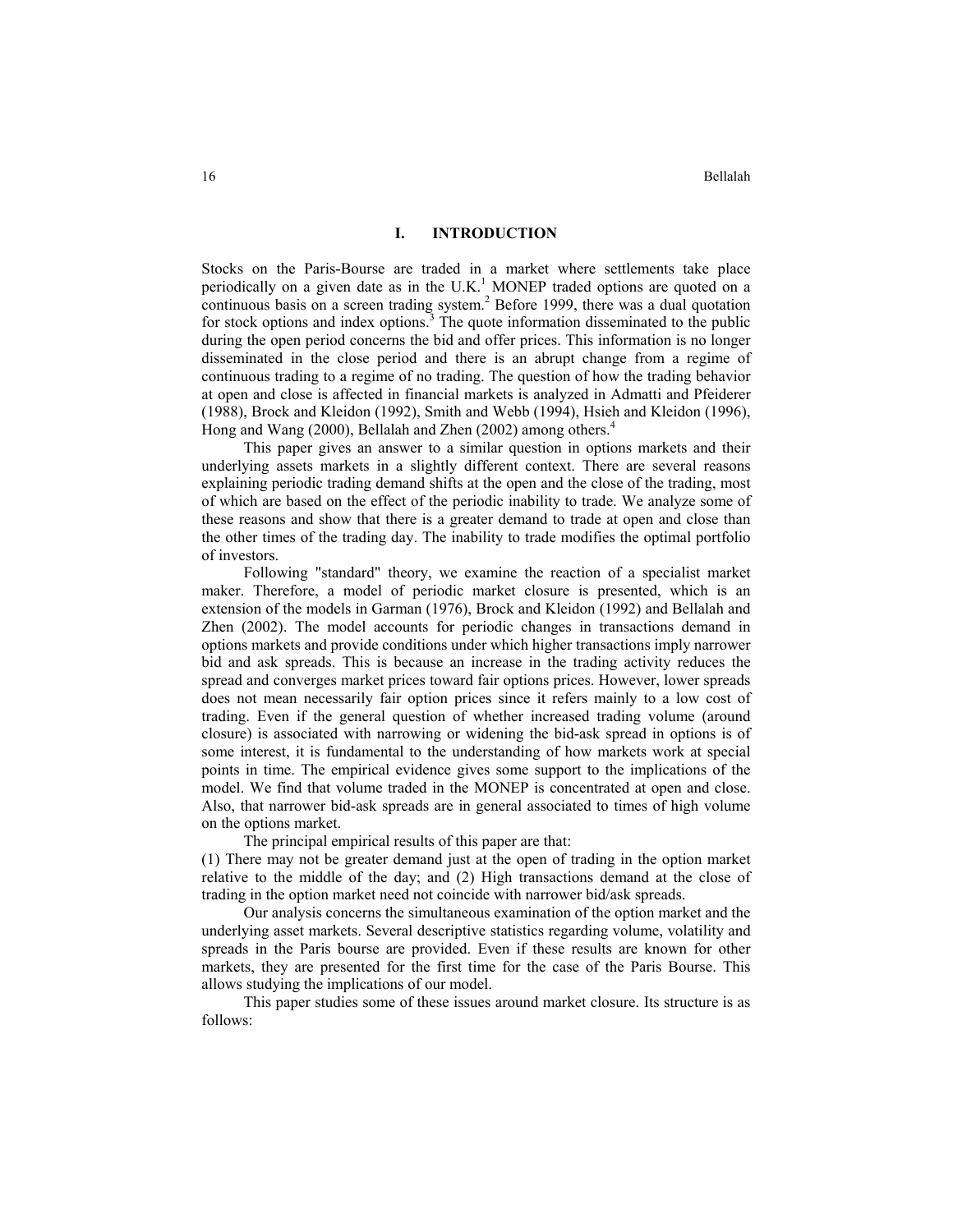Section 1 extends the basic concepts used in Garman (1976), Brock and Kleidon (1992) and Bellalah and Zhen (2002) to show that periodic market closure results in periodic changes in the demand for transaction services in options markets. Under some conditions, the options dealer sets a higher ask in periods of high demand to buy options and lower bids when the demand to sell is high. He adjusts his bid and ask prices in a way such that the spread applied with high volume is less than the spread quoted in periods of less volume. Increased transactions at the open and the close imply in general a narrowing of the spread.

Section 2 presents our main findings of periodic market demand changes at open and close and the results in relation to some empirical tests regarding volume, volatility and trades in the Paris-Bourse. The implications of our model are also studied. The empirical work is done along the lines of Brock and Kleidon (1992), Fedenia and Grammatikos (1992), Berkman (1992) and Ronn and Sheik (1994), using a new dataset for the period 1992-1998 in which transactions, volumes and spreads are given. Our empirical findings provide similar results to those reported in other markets for half an hour time intervals. However, they are slightly different for the open for small time intervals (quarter of an hour).

## **II. MODEL FOR PERIODIC DEMAND SHIFTS, VOLUME AND OPTIONS SPREADS**

This section presents some reasons for periodic demand shifts. Then, it studies the reaction of a market maker in the option market. It extends the analysis for the underlying assets conducted in Garman (1976) and Brock and Kleidon (1992). Since several options are traded with a specialist market maker, it is possible to approximate the trading in these options by the actions of a monopolistic option market maker. The simple model provides some foundations for the explanations of volume, volatility and spreads in the Paris-Bourse.<sup>5</sup>

## **A. Some Reasons for Periodic Trading Demand Shifts**

Brock and Kleidon (1992) propose different explanations for the increased transactions demand at the open and the close of the stock exchange. Their first argument explaining the greater demand to trade at open and close concerns the effect of the periodic inability to trade. Their second argument refers to the ability to trade on an alternate market if the primary market is closed.<sup>6</sup>

To explain the periodic market closure, Brock and Kleidon (1992) extend Merton (1971), Garman (1976) and Bellalah and Zhen (2002) models by accounting for an alternate regime. The main result regarding periodic market closure is that the demand to trade at open and close will be stronger and relatively inelastic at these special points in time. The first reason concerns the optimal portfolio weights allocated to different securities at the end of the trading day. The second reason concerns the optimal weights for the overnight period.

## **B. The Model for Periodic Demand Shifts, Volume and Spreads**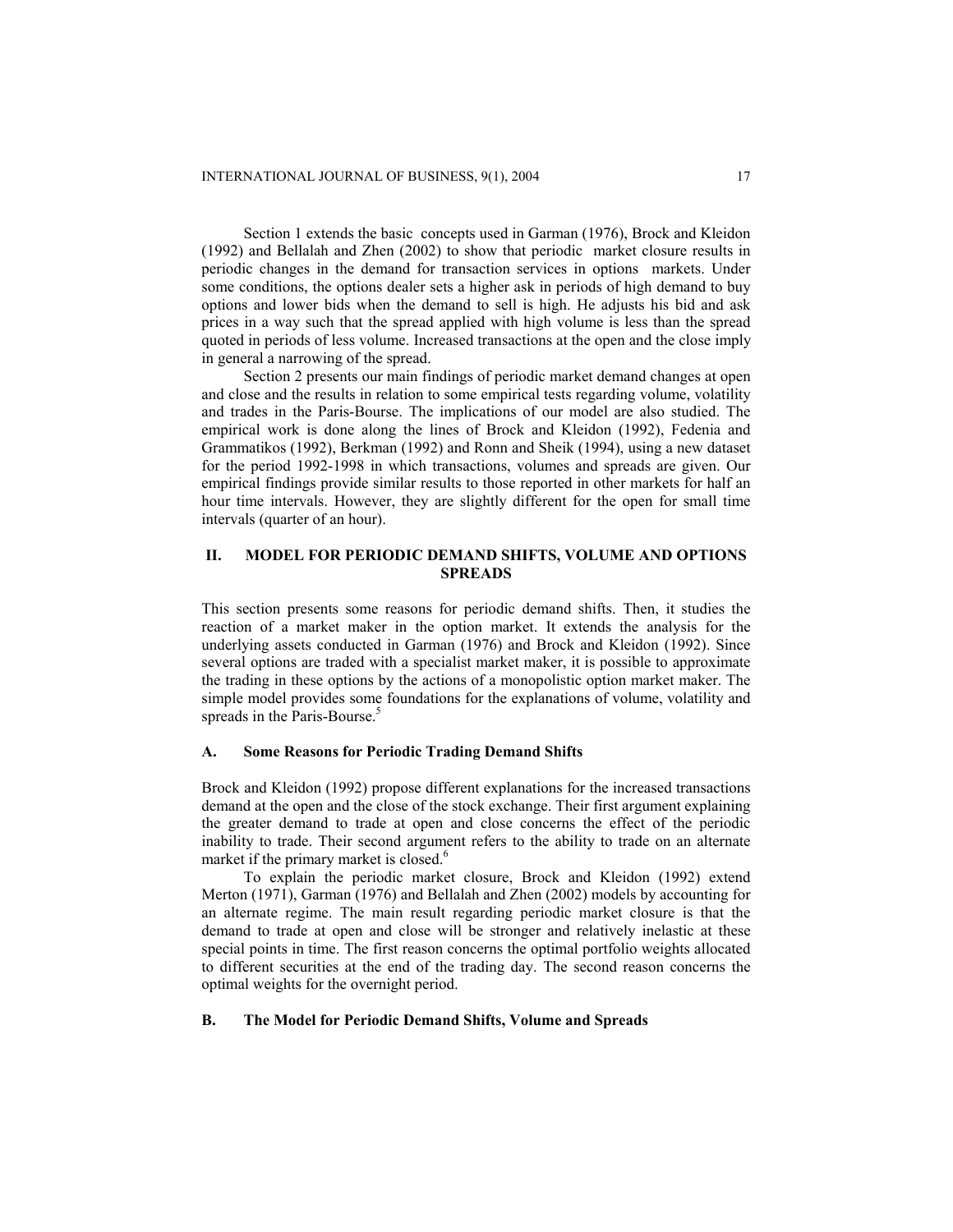Consider a monopolistic options market maker who is assumed to maximize expected profits per unit time and who seeks to equate arrival buy and sell orders. Transactions evolve as a stationary continuous time stochastic jump process as in Garman (1976), Brock and Kleidon (1992) and Bellalah and Zhen (2002).



**Figure 1**  Optimal expected bid-ask and arrival rate

We present a simple model. Let  $\lambda_B(c,t,z)$  to be the arrival rates of sell orders as a function of the options price c, time t and a vector of variables z other than the options with  $\frac{\partial x_i}{\partial c}$ *B*  $\frac{\partial \lambda_B}{\partial c}$  (c,t,z) >0. The subscript B refers to the market maker's bid at which public sell orders will be transacted. Let  $\lambda_A(c,t,z)$  to be the arrival rates of buy orders as a function of c, t and z with  $\frac{\partial u}{\partial c}$ *A*  $\frac{\partial \lambda_A}{\partial c}$  (c,t,z) <0. The subscript A stands for the dealer's ask at which public buy orders will be transacted. The arrival rates define supply and demand functions at each instant t during the trading interval [0,T] beginning at time 0 and ending at time T.

Let  $B_t$  and  $A_t$  to be the equilibrium bid and ask prices associated with these supply and demand functions at each instant t and let  $\lambda_A(c,t,z)=\lambda_{Ai}$ ,  $\lambda_B(c,t,z)=\lambda_{Bi}$ , and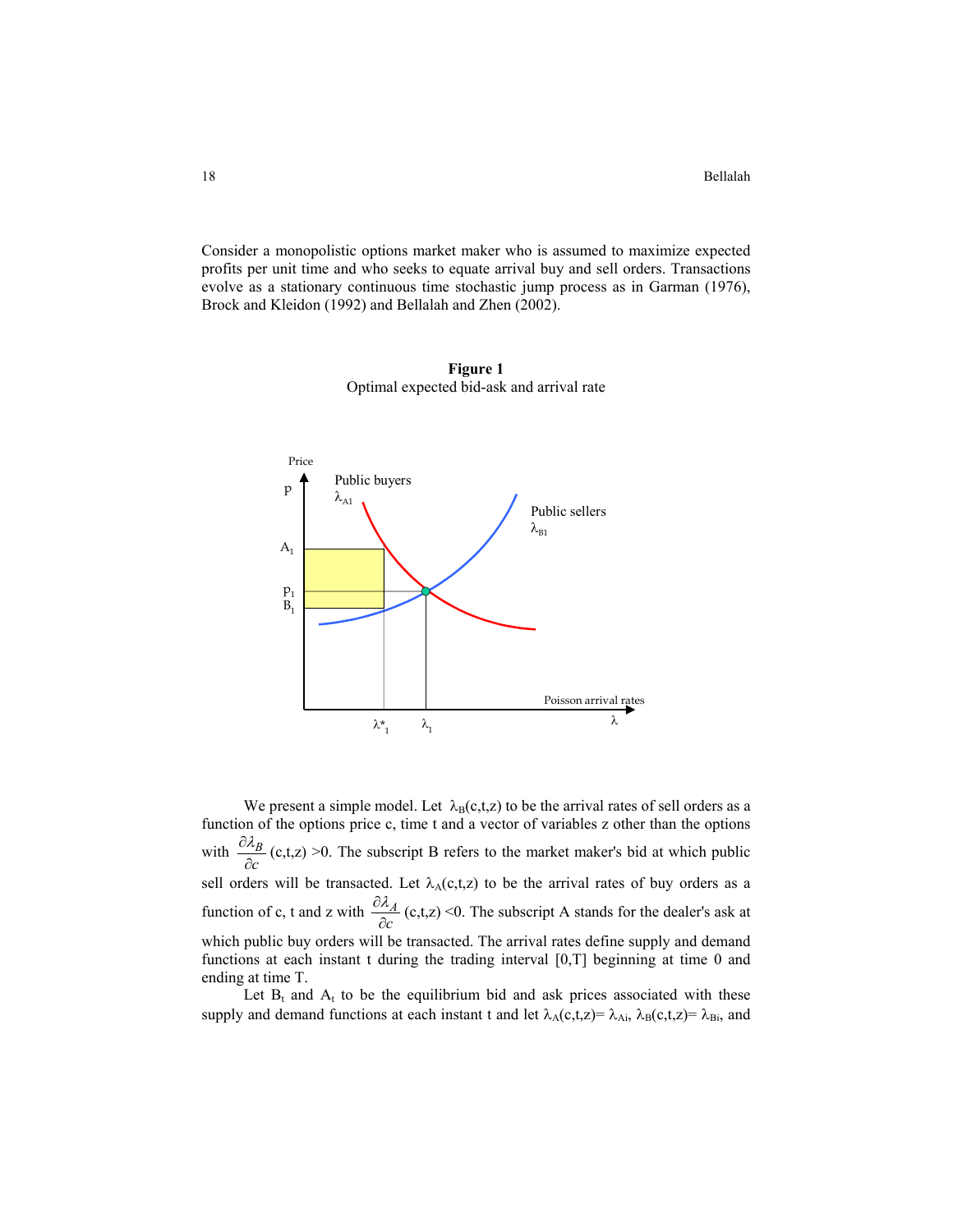the asks and bids,  $A_t = A_i$ ,  $B_t = B_i$  for all  $t \in t_i$ . Then as in figure (1) in Brock and Kleidon (1992) and figure (2) in Garman (1976), for a trading interval  $t_1$ , the optimal arrival rates are given by  $\lambda^*_{\text{Al}} = \lambda^*_{\text{Bl}} = \lambda^*_{\text{1}}$  where the bid (ask) is equal to B<sub>1</sub>, (A<sub>1</sub>) at all times in the interval  $t_1$ .

If during the day trading occurs over several intervals  $t_i$ , then the resulting  $A_i$ ,  $B_i$ and the spread,  $(A_i-B_i)$  are determined in the same way.



**Figure 2**  Increased bid-ask spread after increased demand and non changing supply

Now, consider the assumption of zero production costs so that the options dealer equates the marginal cost  $MC(\lambda)$  of buying options with the marginal revenue  $MR(\lambda)$ from reselling them.

We denote respectively by  $B(\lambda)$ , the fixed supply function given by the inverse function of  $\lambda_B(c,t,z)$ , by A1( $\lambda$ ), the original demand, by MR1( $\lambda$ ), the original marginal revenue, by A2( $\lambda$ ), the increased demand and by MR2( $\lambda$ ), the increased marginal revenue. If we assume that the increase in demand for the options from  $A1(\lambda)$  to  $A2(\lambda)$ , for a fixed supply  $B(\lambda)$ , is such that the following three assumptions are satisfied then it is possible to give the necessary and sufficient conditions under which increased transactions demand yield increased volume and narrower bid ask spreads.<sup>8</sup>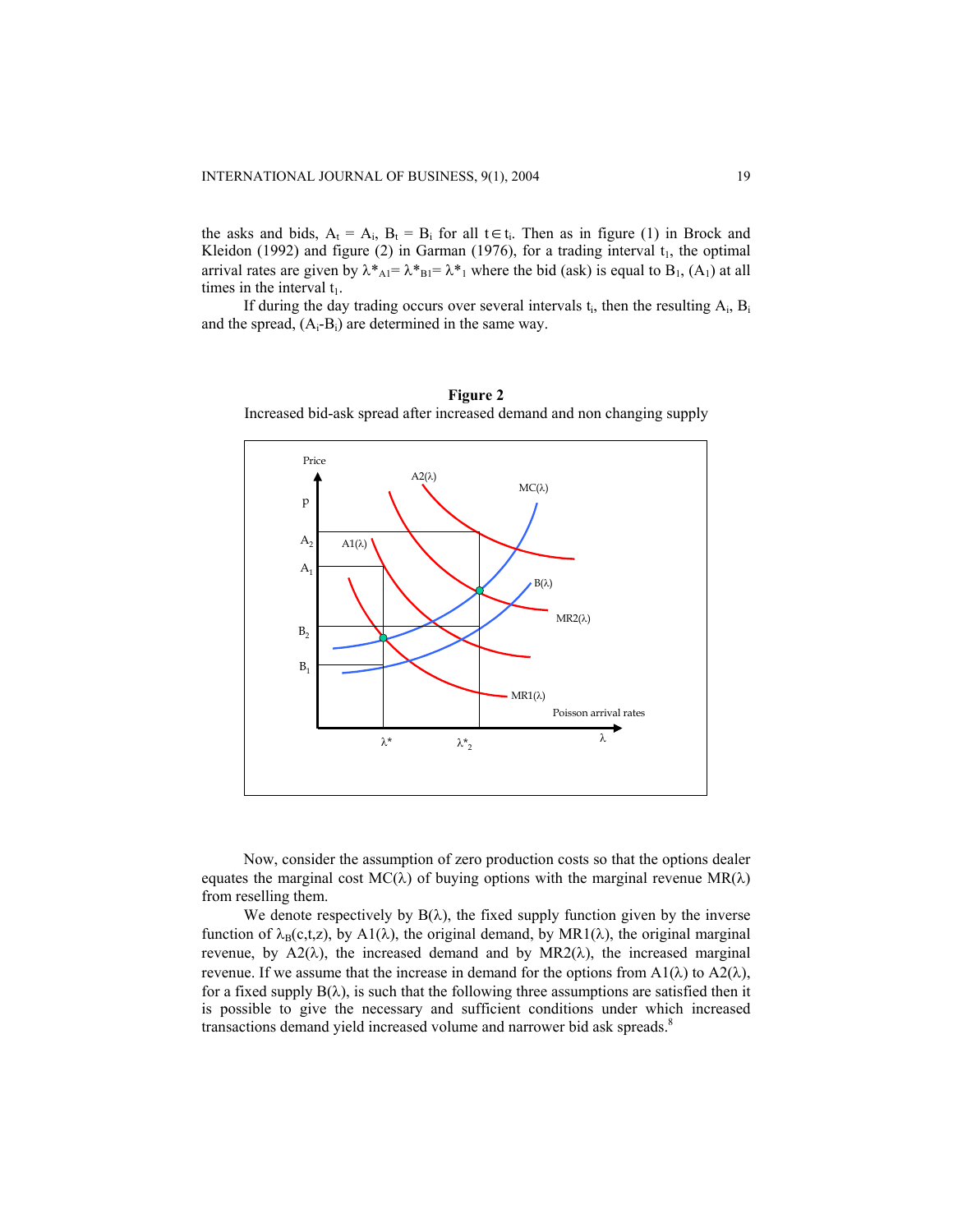*Assumption 1:*  $MR2(\lambda^*)$  >  $MR1(\lambda^*)$ 

This assumption indicates that the value of MR2( $\lambda^*$ ) exceeds that of MR1( $\lambda^*$ ) at  $\lambda^*$ . It guarantees that the new optimal quantity is greater than the old optimum quantity  $\lambda^*$ . Hence, the increase in demand yields a higher optimal quantity.

Assumption 2: 
$$
\forall \lambda, \frac{\partial A2}{\partial A}(\lambda) \geq \frac{\partial A1}{\partial \lambda}
$$

This assumption indicates that the slope of the new demand is less than or equal to the original demand which implies parallel shifts in demand.

Assumption 3: 
$$
\forall \lambda, \frac{\partial A2}{\partial \lambda}(\lambda) + \lambda \frac{\partial^2 A2}{\partial \lambda^2}(\lambda) < \frac{\partial B}{\partial \lambda}(\lambda) + \lambda \frac{\partial^2 B}{\partial \lambda^2}(\lambda)
$$

This assumption is the same as that in Brock and Kleidon (1992). It requires that the sum of the (absolute) slopes of the functions of marginal cost and marginal revenue to be greater than that of demand and supply functions. It implies that the sum of slopes of MR2( $\lambda$ ) and MC( $\lambda$ ) is less than the sum of absolute slopes of A2( $\lambda$ ) and B( $\lambda$ ) as follows.

$$
MC(\lambda) = \frac{\partial (B\lambda)}{\partial \lambda} (\lambda) = B + \lambda \frac{\partial B}{\partial \lambda} \text{ and } \frac{\partial MC}{\partial \lambda} = 2 \frac{\partial B}{\partial \lambda} + \frac{\partial^2 B}{\partial \lambda^2}
$$

Also, since:  $\frac{\partial MC^2}{\partial \lambda} = 2 \frac{\partial A2}{\partial \lambda} + \frac{\partial^2 A2}{\partial \lambda^2}$ <sup>λ</sup> <sup>λ</sup> ∂<sup>λ</sup>  $\frac{\partial MC^2}{\partial \lambda} = 2 \frac{\partial A2}{\partial \lambda} + \frac{\partial^2 A2}{\partial \lambda^2}$ , assumption (3) implies that:

$$
\frac{\partial B}{\partial \lambda} - 2 \frac{\partial A2}{\partial \lambda} < \left( 2 \frac{\partial B}{\partial \lambda} + \lambda \frac{\partial^2 B}{\partial \lambda^2} \right) - \left( 2 \frac{\partial A2}{\partial \lambda} + \lambda \frac{\partial^2 A2}{\partial \lambda^2} \right) \text{ or } \frac{\partial B}{\partial \lambda} - \frac{\partial A2}{\partial \lambda} < \frac{\partial MC}{\partial \lambda} - \frac{\partial MR2}{\partial \lambda}
$$

Also we have 
$$
\frac{\partial MC}{\partial \lambda} = 2 \frac{\partial B}{\partial \lambda}
$$
 and  $\frac{\partial MR2}{\partial \lambda} = 2 \frac{\partial A2}{\partial \lambda}$ .

These assumptions are not totally arbitrary since similar arguments were used in Brock and Kleidon (1992), Garman (1976) and Bellalah and Zhen (2002) for the study of stock markets.<sup>7</sup>

Using the assumptions (1) and (2), we obtain the following lemma.

*Lemma:* At the original optimal quantity  $\lambda^*$ , the increase in demand implies a lower increase in the ask price than the corresponding increase in the marginal revenue, i.e;  $A2(\lambda^*)$  -  $A1(\lambda^*) \le MR2(\lambda^*)$  -  $MR1(\lambda^*)^9$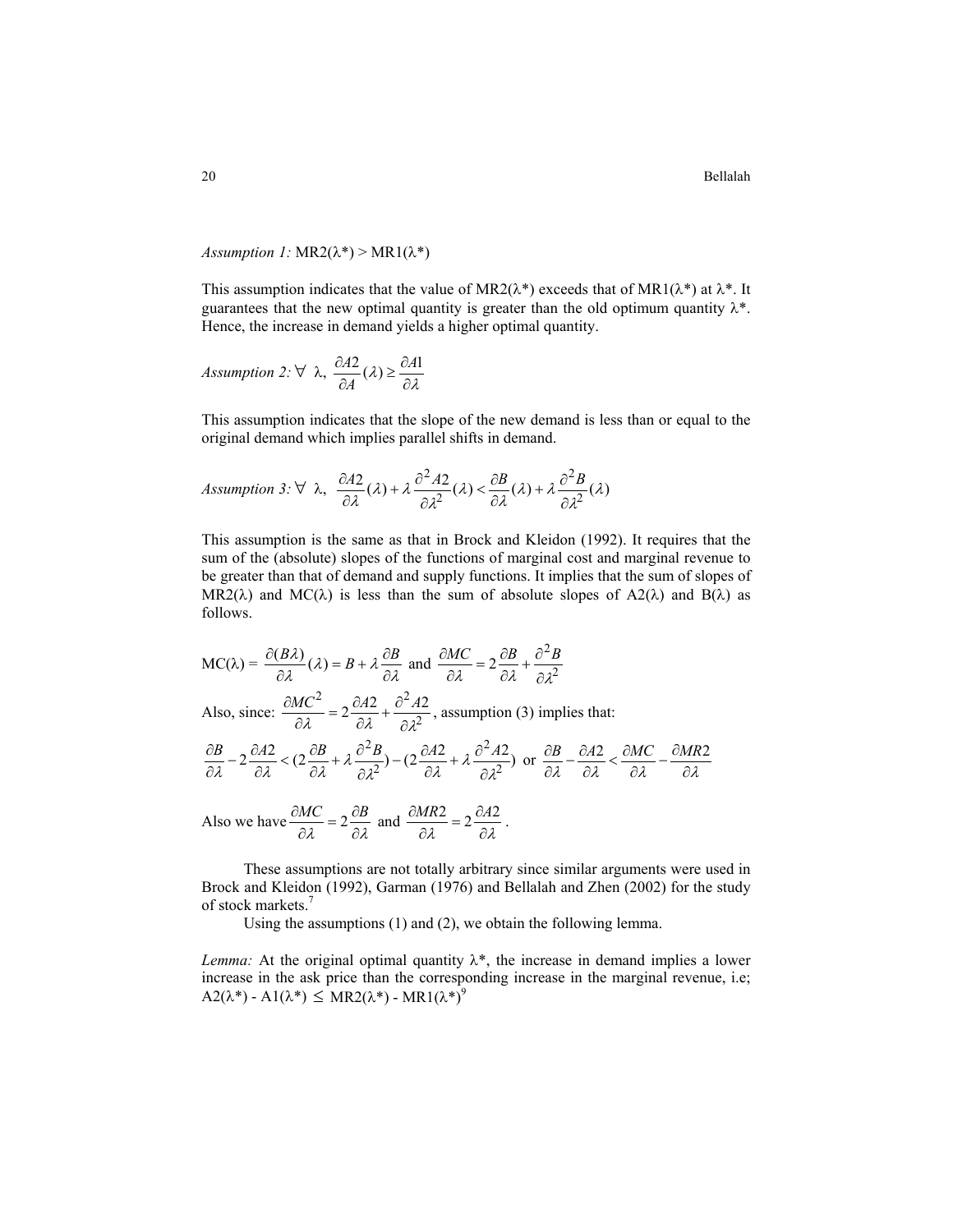Using the assumptions (1) to (3), the two following propositions are obtained. The proof is provided in the appendix.

*Proposition 1:* The spread narrows when the demand increases with non changing supply and:  $(A2 - B2) < (A1 - B1)$ . *Proposition 2:* The ask falls when demand increases with fixed supply, or:  $A2(\lambda^*)$  < A $1(\lambda^*)$ .

The above propositions show a lower bid-ask spread and a lower ask for a fixed supply and increased demand. $10$ 

## **III. EMPIRICAL EVIDENCE ON VOLUME, VOLATILITY AND SPREADS**

This section defines the specific features of the dataset, then it presents empirical evidence regarding the volume, the trading activity, the volatility and the spreads in the options markets. The main empirical results are provided and the implications of our model are studied.

## **A. Specific Features of the Data-base**

MONEP trades two option contracts on the CAC 40 index: the CAC 40 American short term option (PX1) and the CAC 40 European long term option (PXL). PXL options may be traded at any time until the expiration date, which is the last business day of the month of maturity. Trading months are March and September, up to two years. Strike prices are set at standard intervals of 150 index points each. When a maturity opens, call and put series are created for the three following strike prices: one "at the money", two "out of the money". $^{11}$ 

The data base comprises daily data and intraday data. The daily data regarding short term index options (PX1) and long term index options (PXL) are taken from the MONEP data base for the period from January 1992 to June 1998. For each day, the data regarding calls and puts show the number of transactions, the number of traded contracts and the amounts of capital exchanged. The data covers 1632 trading days. The intraday data set is available on a CDROM since the year 1995. The intraday data concerns calls, puts, the time of quotation, the degree of parity and the time to maturity. The data covers 653 225 trade and 215 045 options series. The data regarding the underlying index and the futures index contracts are also available for the same period.<sup>14</sup>

#### **B. Implications of the Model for Open and Close on the Paris Bourse**

Our analysis of bid and ask prices needs some information on demand at the initial trades after opening and before the close. If a trader or a dealer is informed about the underlying asset, he conditions on the opening spread on the options market and trades in the first couple of trades. For the closing procedure, an increase in the demand to trade at the end of the day leads to an increase in the ask, a decrease in the bid and a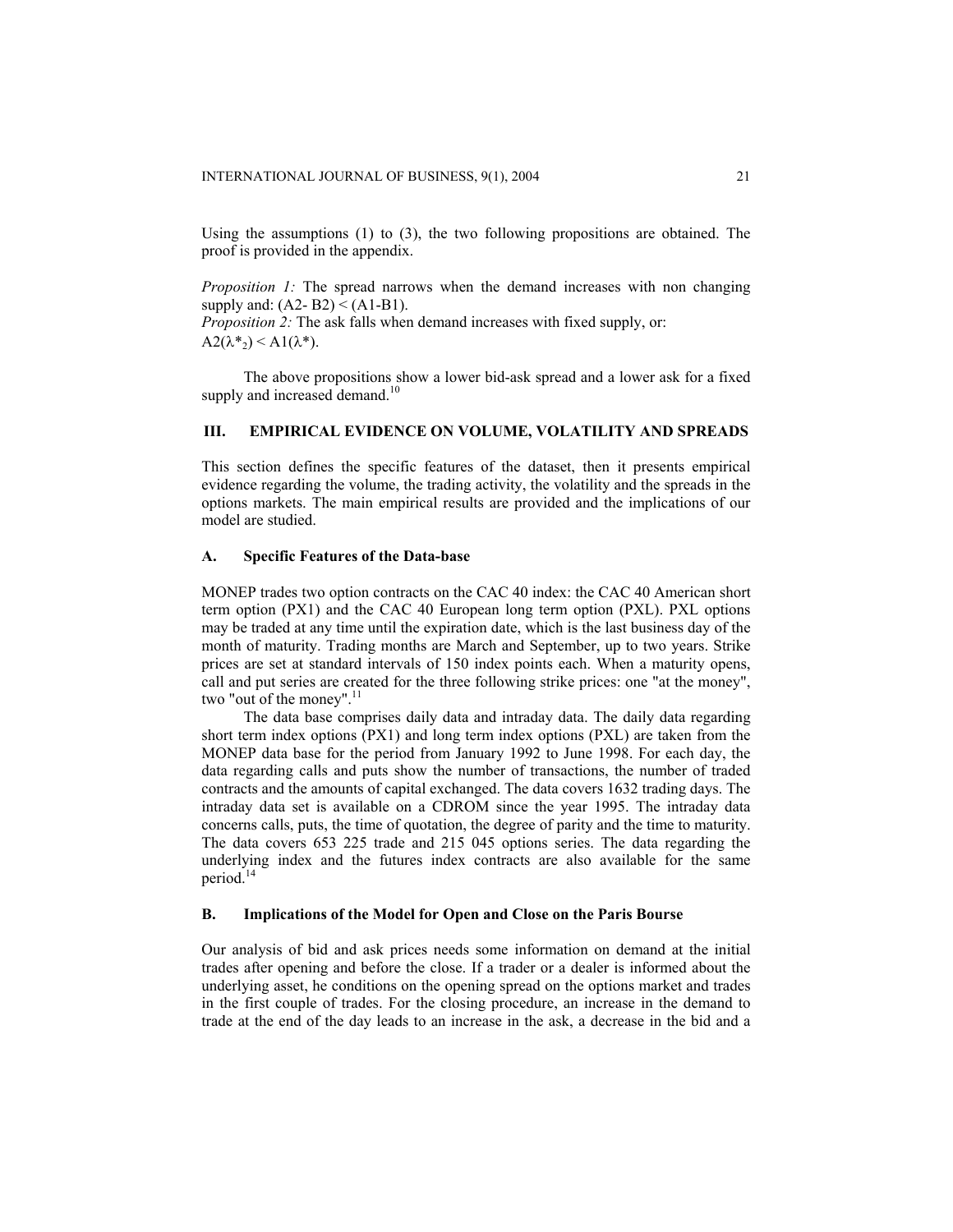lower spread in the options market. Hence, assuming an increased periodic demand at the open and close on the buy and sell side, implies a narrower spread by the model of the preceding section. Even if our analysis assumes a monopolist dealer, this may be "true" for some markets since the options specialist has a priority to trade on both sides of the spread and to accomplish most of the transactions before the others. Since the options specialist has a priority, he can manage an important position by implementing spreads, straddles, strangles and other risk reducing strategies.<sup>1</sup>

## **C. Evidence on Volume, Volatility and Options Spreads**

We used three measures for the volume of transactions: the number of trades Nt, the number of traded contracts Nc and the amounts of capital exchanged ca. For intraday data, these measures are standardized by the total value each day. For the degree of parity of options, we calculate each day for each transaction, the difference between the index level at that time and the strike price. This difference approximates for the degree of parity. We define five levels of parity for short term and long term options. The difference between two successive strike prices for short term options is 25 points. The difference for long term options is 150 points of the index.

Table 1 defines the degree of parity for PXL options as the difference  $X = K - S$ where K stands for the option strike price and S for the implicit index level.

| Parity | PXL                   |  |
|--------|-----------------------|--|
| $-2$   | $-450 \leq X$         |  |
| $-1$   | $-450 \le X \le -150$ |  |
|        | $-150 \le X \le +150$ |  |
| $+1$   | $+150 \le X \le +450$ |  |
| $+2$   | $+450 \leq X$         |  |

**Table 1** Degree of parity for CAC 40 PXL options

In the same context, we define three levels for the maturity dates as a function of the number of remaining days to the maturity date T. Table 2 contains the levels of maturity for the corresponding options.

**Table 2** Levels of maturity in months for CAC 40 PXL options

| Maturity | <b>PXL</b>         |
|----------|--------------------|
|          | $T \leq 6$         |
|          | $6 \leq T \leq 12$ |
|          | $12 \leq T$        |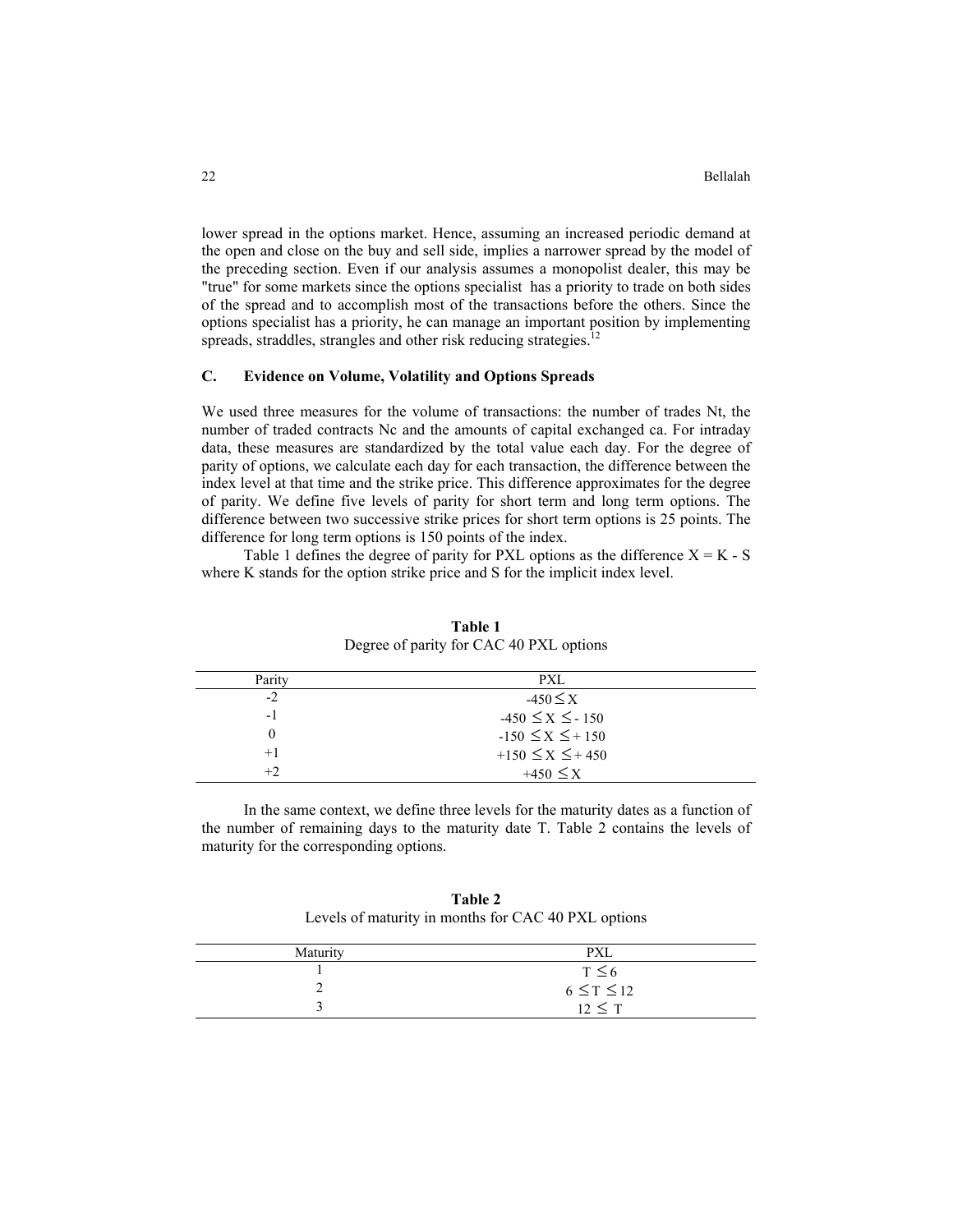Since index options are traded each day from 10 H to 17 H Paris time, we divide the trading day into 28 time intervals of length 15 minutes. Figure 3 represents for CAC 40 PXL options the number of traded contracts and the capital exchanged each year for the period 1992-1998. The capital exchanged gives an idea of market liquidity. These measures reflect the trading activity in the Paris Bourse. The number of traded contracts seems to be the lowest in 1992.<sup>13</sup>

Figure 4 shows the dynamics of the capital exchanges for PXL options each day, as well as the put/call ratios, as a function of the number of contracts for the period 1992-1998. In order to appreciate the mean measures for the number of transactions and the number of traded contracts, Figure 5 reports the number of transactions as a function of the degree of parity and the maturity date for PXL options. It shows also the number of traded contracts as a function of the degree of parity and the maturity date. It is important to note that the highest values for the number of transactions and the number of traded contracts are observed for at the money options. Note that the number of transactions and the number of traded contracts seem to be half-U-shaped for PXL options. This result is nearly similar to those reported in other markets.

We have also tried to detect systematic patters in the number of traded contracts and the amounts of capital exchanged for the last 10 days preceding the option's maturity dates, according to the days of the week and the months of the year. The list of major anomalies in stock returns corresponds to the size/January effect, the monthly effect, the weekend effect, etc. The weekend effect describes the tendency for Monday stock returns to be negative. It was documented by French (1980) and Gibbons and Hess (1981) and studied by several authors.

**Figure 3**  The number of traded contracts Nt and capital exchanged ca, each year, for the CAC 40 PXL options for the period (1992-1998)

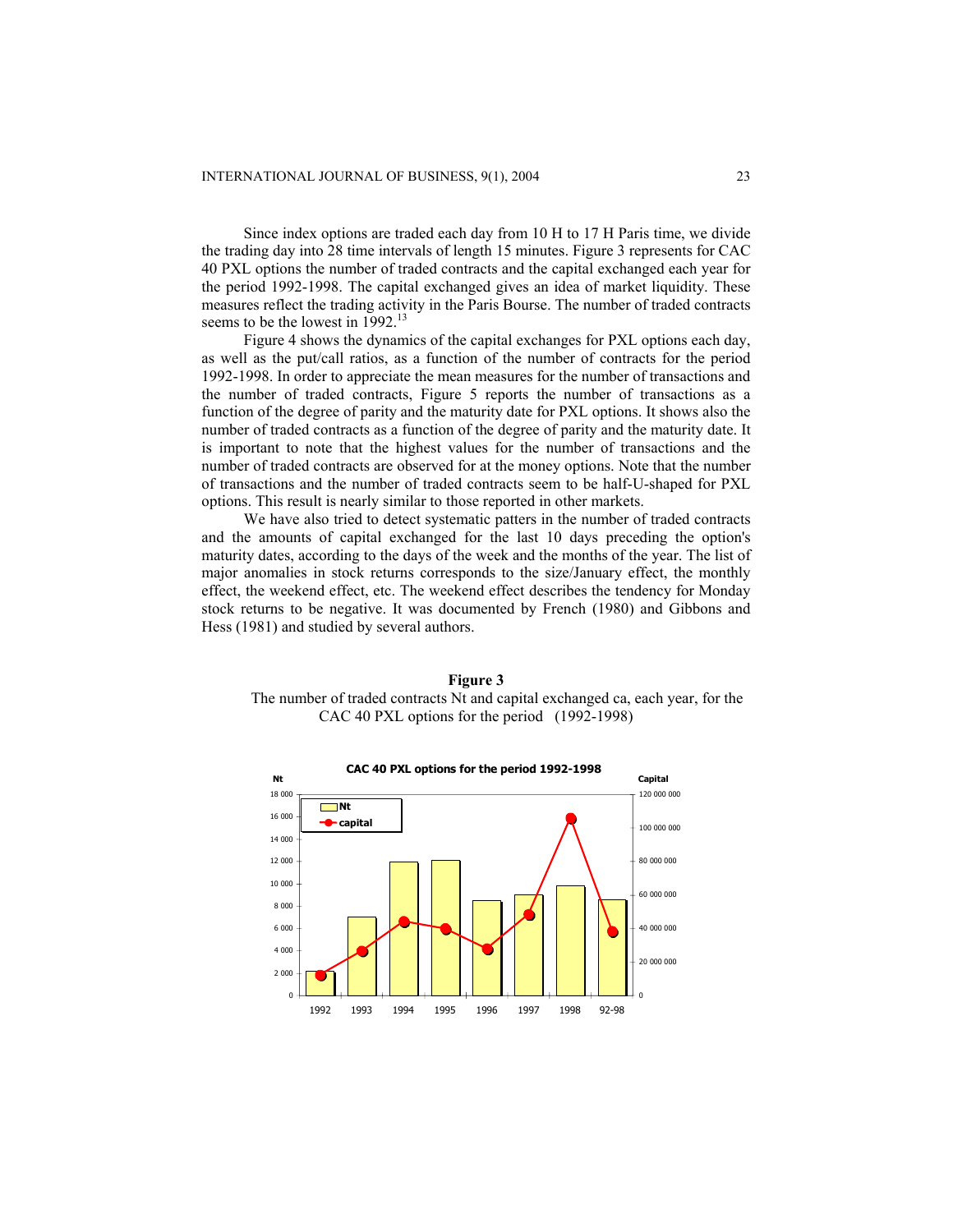24 Bellalah

**Figure 4**  Daily variations in capital exchanged for CAC 40 PXL options for the period 92-98 and put call ratios as a function of the capital exchanged

![](_page_9_Figure_2.jpeg)

**Figure 5**  The number of transactions Nt and the number of contracts Nc as a function of the degree of parity and maturity for PXL options

![](_page_9_Figure_4.jpeg)

![](_page_9_Figure_5.jpeg)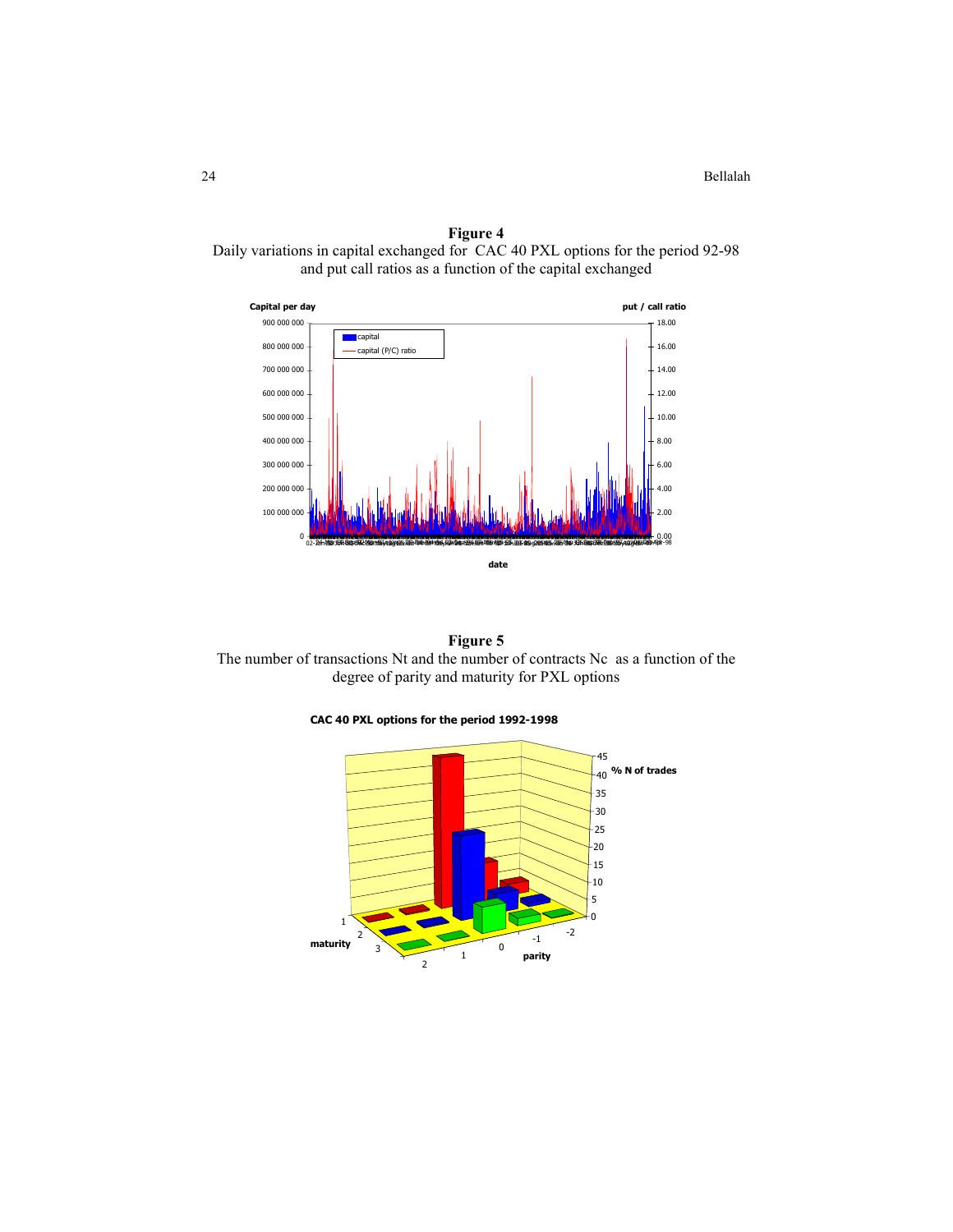![](_page_10_Figure_1.jpeg)

**Figure 5 (continued)** 

**CAC 40 PXL options for the period 1992-1998**

## **Figure 6**  The effect of maturity date on volume volume (number of traded contracts Nt and exchanged capital ca) for PXL options

![](_page_10_Figure_5.jpeg)

Figure 6 reports the effect of the maturity date on the statistics of volume for the period 1992-1998. The pattern in these two variables seems to follow an inverted Ushaped curve. However, there does not seem to be a systematic pattern in the traded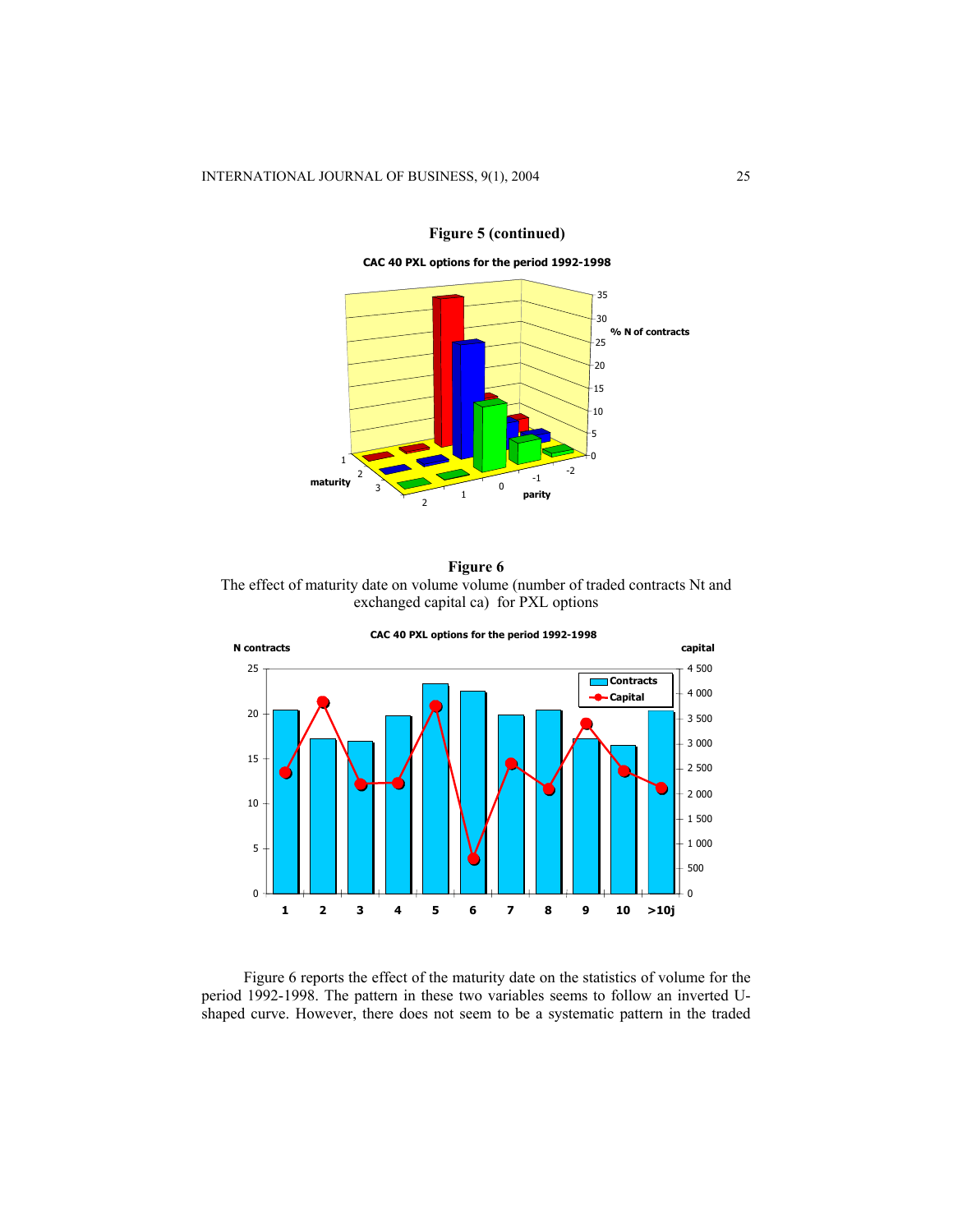volume and the exchanged capital for these options. We have also tried to detect systematic patters in the number of traded contracts and the amounts of capital exchanged according to the days of the week.

Connolly (1991) reports a posterior odds evaluation of the day-of-the week and weekend effect that reverses earlier findings. Connolly's (1991) paper presents several contributions to the literature on the weekend effect. He shows that the tests of the weekend effect are sensitive to the assumed error distribution. He does not find systematic evidence that returns vary by day of the week. The results in Connolly (1991) confirm the findings in Connolly (1989) where it is shown that robust tests for day-of-the-week and weekend effects do not support these apparent anomalies. The author finds only weak evidence of a weekend effect.

Figure 7 reports the effect of the days of the week on the mean volume for the period 1992-1998.

However, there does not seem to be a systematic pattern in the traded volume and the exchanged capital for these options according to the days of the week. The volume statistics seem to be lowest on both Mondays and Fridays.

Figure 8 reports the effect of the months of the year on volume statistics in the period 1992-1998 for PXL options. The figure shows that the volume is lowest (number of traded contracts and the amount of exchanged capital) in December for the whole period 1992-1998 in the PXL option market. The pattern in these two variables seems to be systematic for the whole period.

![](_page_11_Figure_6.jpeg)

![](_page_11_Figure_7.jpeg)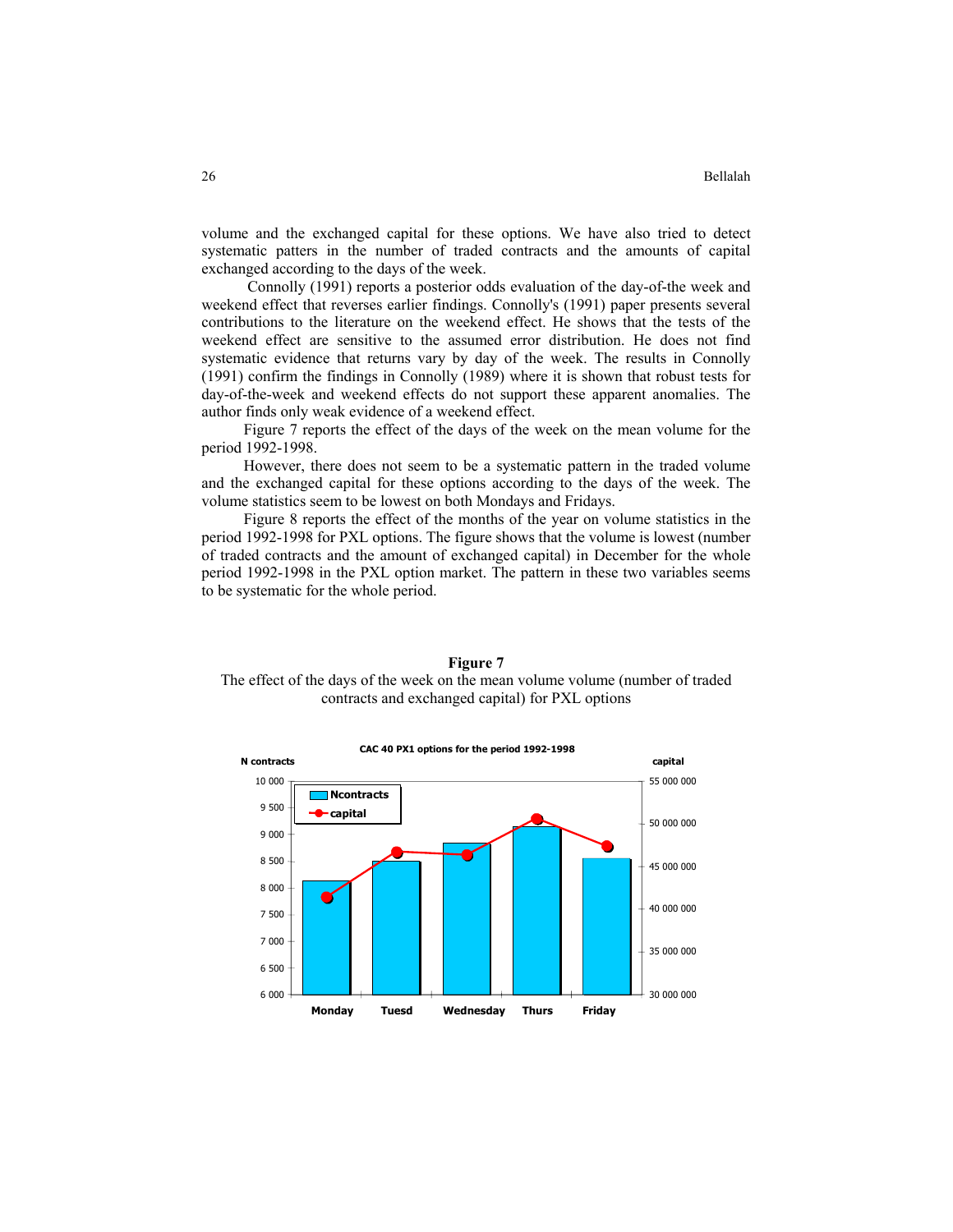**Figure 8**  The effect of the month of the year on the mean volume volume (number of traded contracts Nt and exchanged capital ca) for PXL options

![](_page_12_Figure_2.jpeg)

**Table 3** Effect of the day of the week on the volume of trades for CAC 40 PXL options.

| I dily TV shows the check of the day of the week on the humber of transactions. |             |       |           |  |  |
|---------------------------------------------------------------------------------|-------------|-------|-----------|--|--|
|                                                                                 | Coefficient | Std   | statistic |  |  |
| Constant                                                                        | 197.35      | 7.88  | 25.05     |  |  |
| Monday                                                                          | $-17.98$    | 11.21 | $-1.60$   |  |  |
| Tuesday                                                                         | $-18.86$    | 10.99 | $-1.72$   |  |  |
| Wednesday                                                                       | $-16.88$    | 11.03 | $-1.53$   |  |  |
| Thursdav                                                                        | $-13.91$    | 11.08 | $-1.26$   |  |  |
| $\Gamma$ (4.3000) = 0.00 $\Gamma$ W = 0.45                                      |             |       |           |  |  |

Panel A shows the effect of the day of the week on the number of transactions.

 $F(4,2008)=0.98$ , DW = 0.45

Panel B: The effect of the day of the week on the number of traded contracts.

|           | Coefficient | Std    | statistic |
|-----------|-------------|--------|-----------|
| Constant  | 8 5 6 1 .17 | 352.84 | 24.26     |
| Monday    | $-421.59$   | 501.90 | $-0.84$   |
| Tuesday   | $-45.10$    | 492.37 | $-0.09$   |
| Wednesday | 285.55      | 494.11 | 0.58      |
| Thursday  | 593.57      | 496.21 | .20       |

 $F(4,2008)=1.17, \overline{DW}=1.07$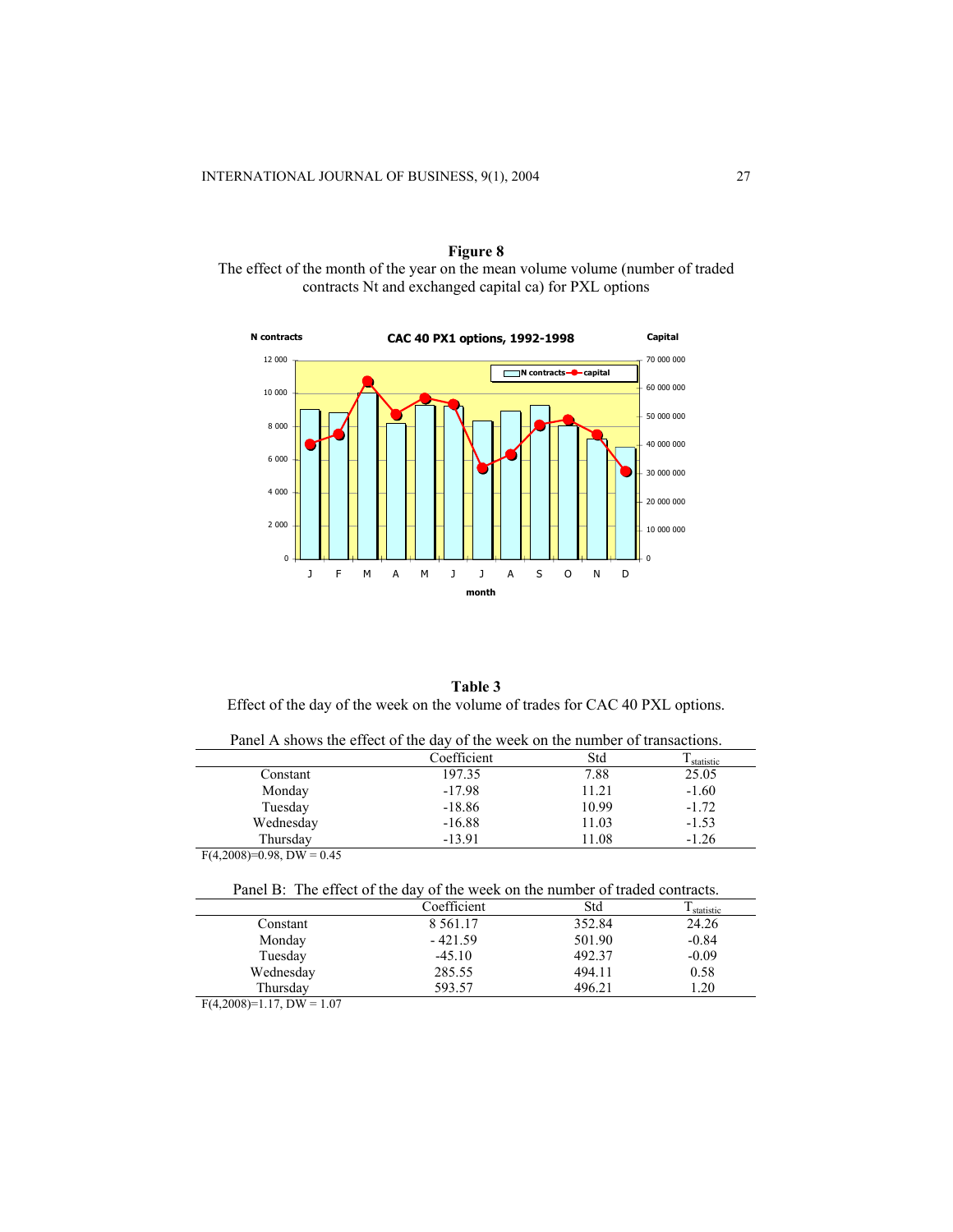## **Table 4**

Effect of the month of the year on the volume of trades for CAC 40 PXL options.

|                        | Coefficient | Std   | $T_{statistic}$ |
|------------------------|-------------|-------|-----------------|
| Constant               | 159.14      | 11.83 | 13.45           |
| January                | 39.52       | 16.34 | 2.42            |
| February               | 41.19       | 16.55 | 2.49            |
| March                  | 60.97       | 16.20 | 3.76            |
| April                  | 9.68        | 16.66 | 0.58            |
| May                    | 13.96       | 16.81 | 0.83            |
| June                   | 18.48       | 16.34 | 1.13            |
| July                   | $-4.16$     | 18.23 | $-0.23$         |
| August                 | 17.70       | 17.91 | 0.99            |
| September              | 42.69       | 17.30 | 2.47            |
| October                | 42.01       | 16.94 | 2.48            |
| November               | $-2.66$     | 17.24 | $-0.15$         |
| . <i>. .</i><br>$\sim$ |             |       |                 |

|  | Panel A shows the effect of the day of the week on the number of trades. |
|--|--------------------------------------------------------------------------|
|--|--------------------------------------------------------------------------|

 $F(11,2001)=3.17$ ,  $DW=46$ 

Panel B: The effect of the day of the week on the number of traded contracts.

|           | Coefficient   | Std    | I statistic |
|-----------|---------------|--------|-------------|
| Constant  | 6 742.84      | 530.20 | 12.72       |
| January   | 2 3 1 0 . 7 3 | 731.94 | 3.16        |
| February  | 2 0 9 9.81    | 741.49 | 2.83        |
| March     | 3298.38       | 725.76 | 4.54        |
| April     | 1461.44       | 744.53 | 1.96        |
| May       | 2575.11       | 753.12 | 3.42        |
| June      | 2485.76       | 731.94 | 3.40        |
| July      | 1649.64       | 816.75 | 2.02        |
| August    | 2208.16       | 802.52 | 2.75        |
| September | 2555.73       | 775.28 | 3.30        |
| October   | 1350.97       | 758.85 | 1.72        |
| November  | 526.19        | 772.60 | 0.68        |

 $F(11,2001)=3.19$ ,  $DW = 1.08$ 

We run some regressions using the standard OLS method to appreciate whether the results for the effects of the days of the week and the months of the year on volumes for PXL options are significant. Table 3 reports the main results. The results confirm the shape observed in Figure 7.

Table 4 reports the effect of the year on the volume of trades for CAC 40 PXL options. The results confirm the patterns observed in Figure 8.

The Tables report a regression model investigation results into whether returns differ on Monday using a different methodology from that in Connolly (1991). However, the results show the presence of a weekend effect with no systematic pattern. This confirms the main findings in Connolly (1991) and a further analysis can reveal the presence of Lindley Paradox. This is beyond the scope of this paper. Shanken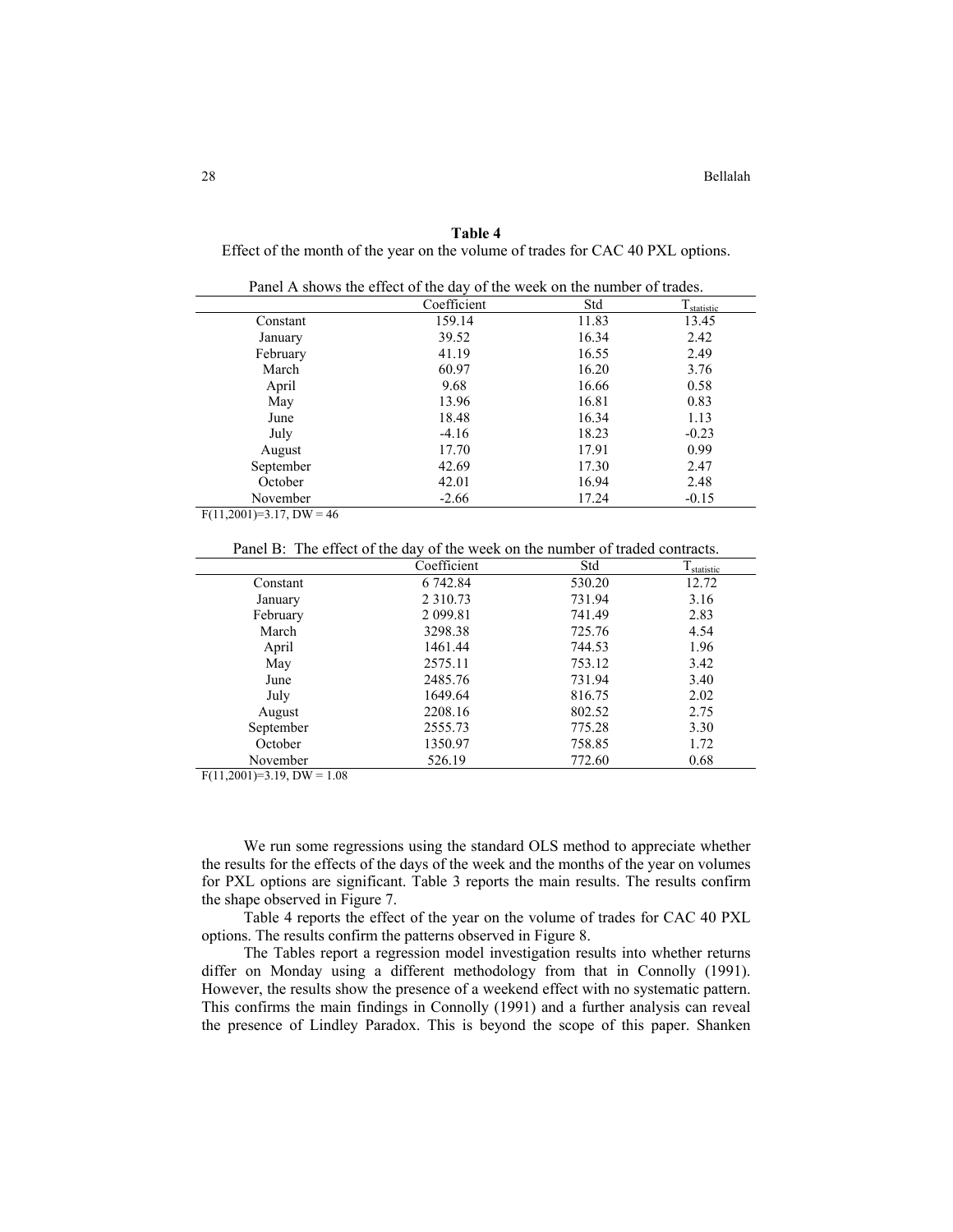(1987) and Connolly (1989) point out that the Lindley Paradox can affect the results from the classical tests of coefficient restrictions using fixed significance levels. The Lindley Paradox reveals that while the p-value suggests rejection of the null hypothesis, the posterior probability of the null is very high. This is discussed at length in Lindley (1957) and Connolly (1989, 1991) among others.

## **D. The Intraday Pattern in Volume, Volatility and Spreads**

The study by Admati and Pfeiderer (1988) started the controversy where it is shown that spreads will narrow with high volume. Brock and Kleidon find that the underlying assets spreads narrow with low volume and vice-versa. By studying the intraday volume on similar time intervals on the period 1995-1998, we find that average trading volume is highest during the first half hour each day. It declines then between the third and fourth hour and increases again between the fifth and the seventh hours. The frequency of trading is highest at the open and the close and is lowest around the lunch hour. This increased volume around closure is consistent with our model of periodic transactions demand at open and close.

![](_page_14_Figure_4.jpeg)

![](_page_14_Figure_5.jpeg)

If we divide the half hours into two 15 minutes intervals, it is clear that just at the open, the transactions are low when compared to the middle of the day. This is normal because transactions in the option market in the first seconds are linked to the trades in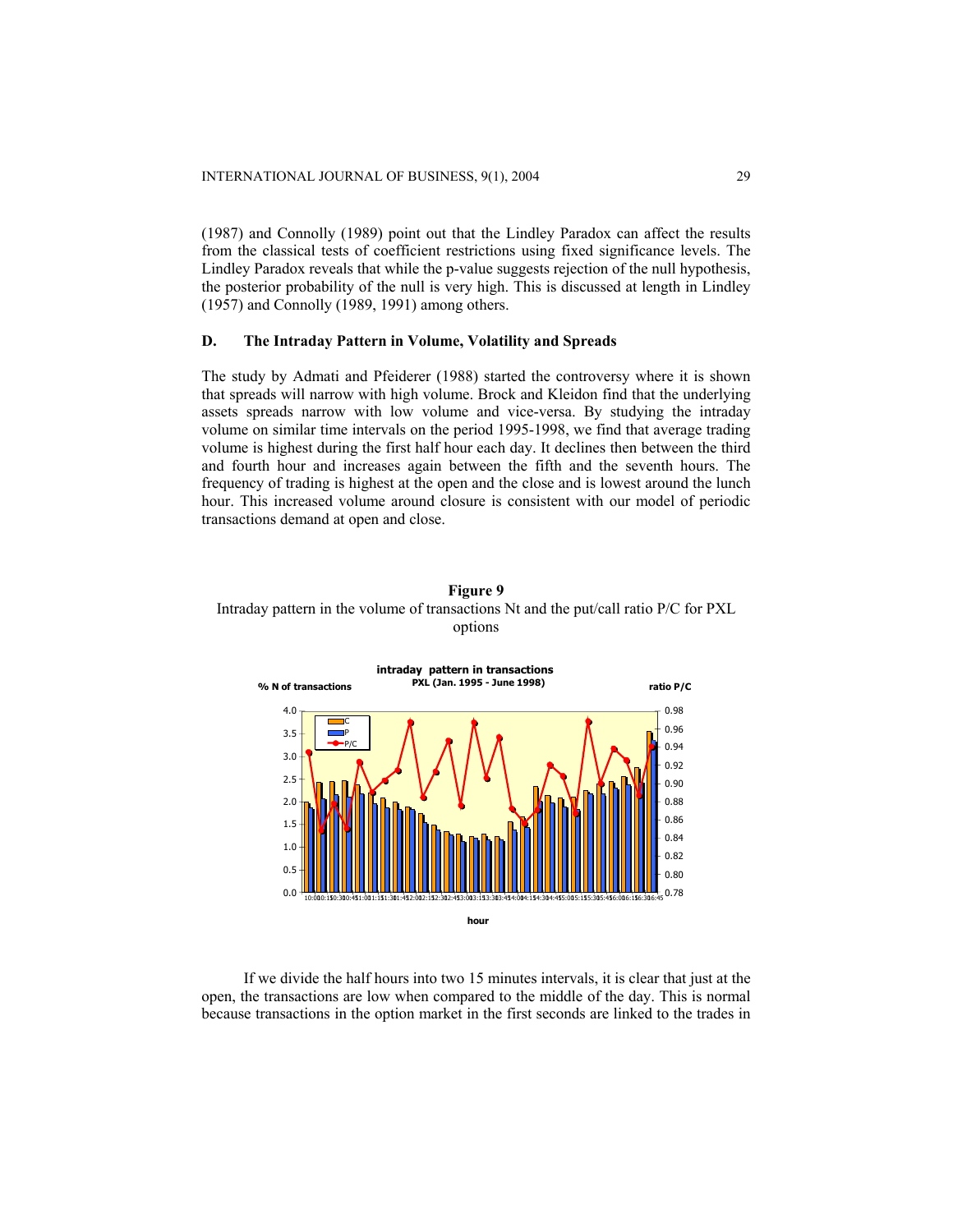the futures contracts and the underlying indexes. Trading in option contracts can not begin before trading in the underlying asset market. Therefore, during the first few seconds of the day, volume is low. This result is especially verified for less liquid options or options on less liquid stocks. The result seems to be different from those reported in other markets because of the length of the time interval separating trading in the option market and the underlying asset market.

Figures 9 and 10 report the intraday pattern in volume for the number of transactions and the number of traded contracts for the case of PXL options during the period 1995-1998. In each of the three cases, the transactions and the number of traded contracts seem to be U-shaped for PXL calls and puts during the same period.

We have also used several intervals to define the degree of parity of options. The parity is defined with respect to zero, then in the money options are defined for the intervals from -1 to -5. Out of the money options are defined in the intervals  $+1$  to  $+5$ . The choice of a higher number of intervals allows the observation of a similar pattern for the dynamics of the volume of trades. Figures 11 and 12 reveal the volume of traded contracts respectively for PXL calls and PXL puts as a function of the degree of parity. Both figures show that the highest volume is concentrated for at the money and in the money options as for short term options.

![](_page_15_Figure_4.jpeg)

## **Figure 10**  Intraday pattern in the number of traded contracts and the put/call ratio for PXL options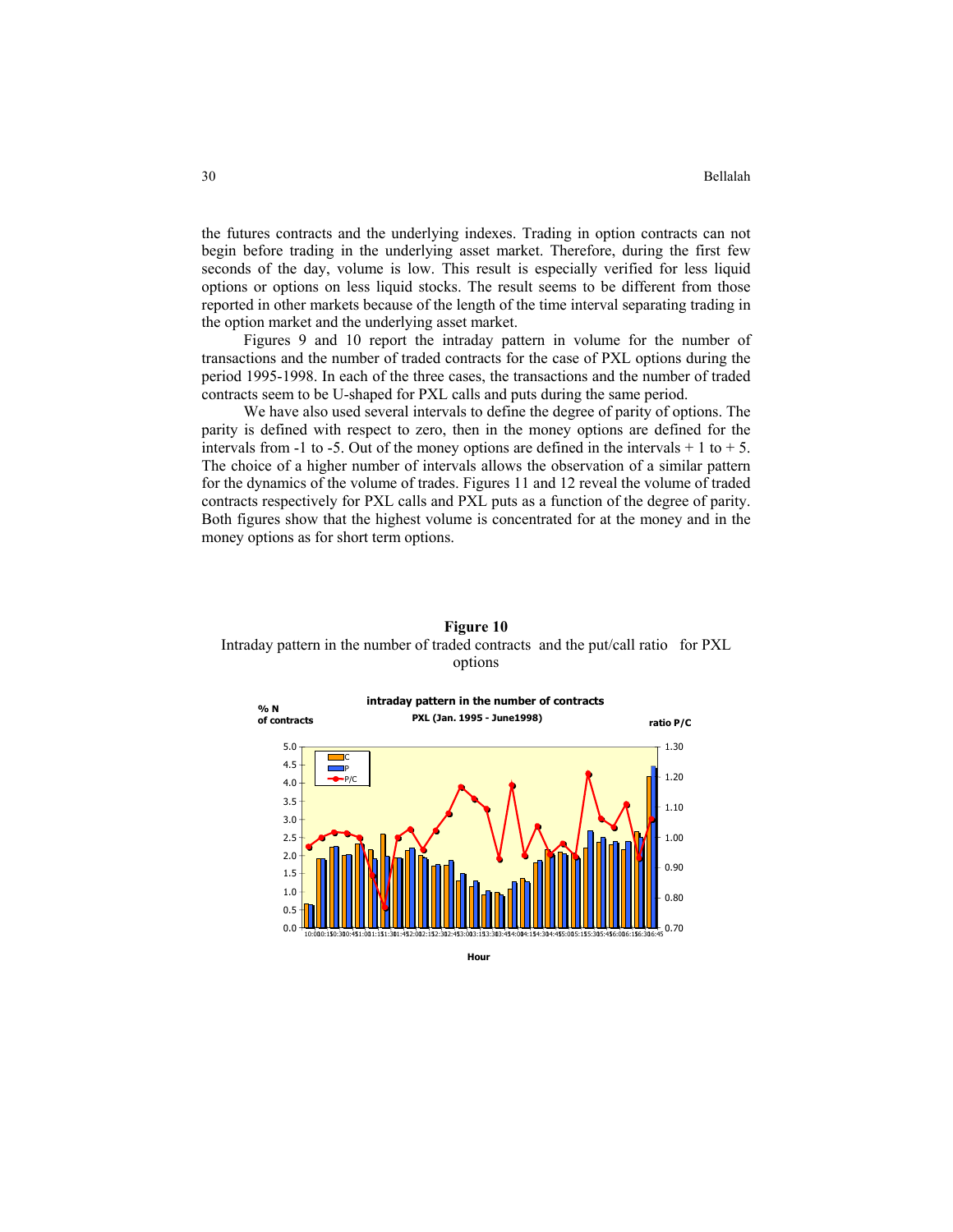![](_page_16_Figure_1.jpeg)

**Figure 11**  The volume of trades V for PXL calls for the period 95-98

**Figure 12**  The volume of trades for PXL puts for the period 95-98

![](_page_16_Figure_4.jpeg)

## **PXL put options, 1995-1998**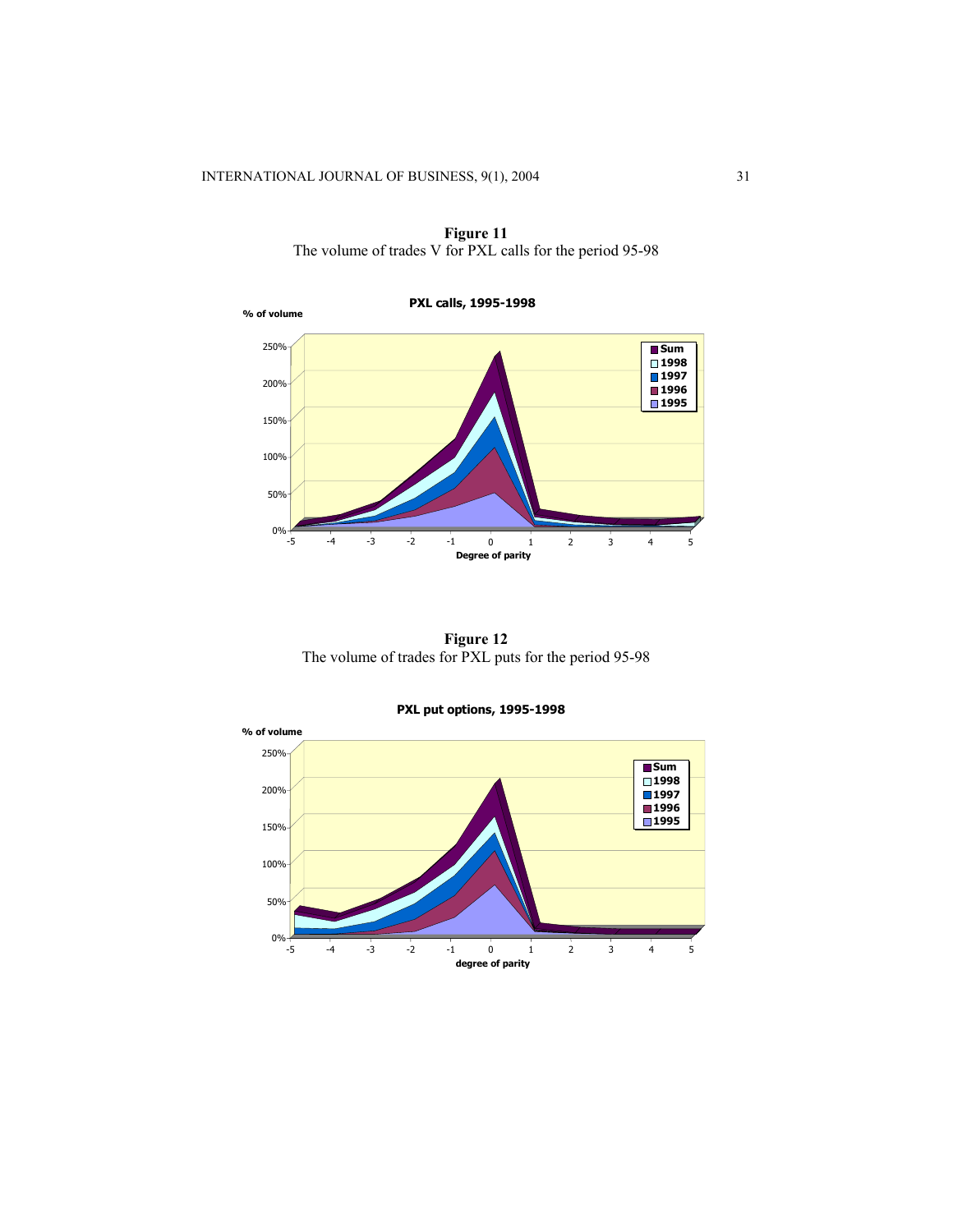Many authors report evidence of significantly greater volatility in NYSE stock returns at the open and close of trading. The reader can refer to Stoll and Whaley (1990), Amihud and Mendelson (1987), Webb and Smith (1994) and the references therein. Several studies report greater volatility of stock returns at the open and close of trading than at other times of the trading day. Webb and Smith (1994) examine whether the observed patterns in volatility are also characteristic of other financial markets. Using Eurodollar futures prices, they find greater volatility during the opening of trading than during all other intervals. They find also a significant market closing for the CME.

To proxy for the CAC 40 volatility rate, volatility estimates are implied from each transaction, each day, using a modified lattice approach as in Bellalah (2000). The binomial model is appropriate for the pricing of CAC 40 options. Each day, implied volatilities are aggregated with respect to the degree of parity. Hence, we obtain each day 11 average implied volatilities corresponding to different degrees of parity. To get an idea about the index volatility estimates, we calculate an implied ratio of volatility. This ratio is defined as follows:

$$
Rv_{K,t} = \frac{\sigma_{k,t}}{\sigma_{0,t}} \quad \text{for } k = -5,...5.
$$

By construction, this ratio is equal to one for at the money options. Figure 13 reports the put/call ratios according to the degree of parity for PX1 and PXL calls and puts for the period 1995-1998.

![](_page_17_Figure_5.jpeg)

**Figure 13**  Put/Call ratios P/C for CAC 40 options, 1995-1998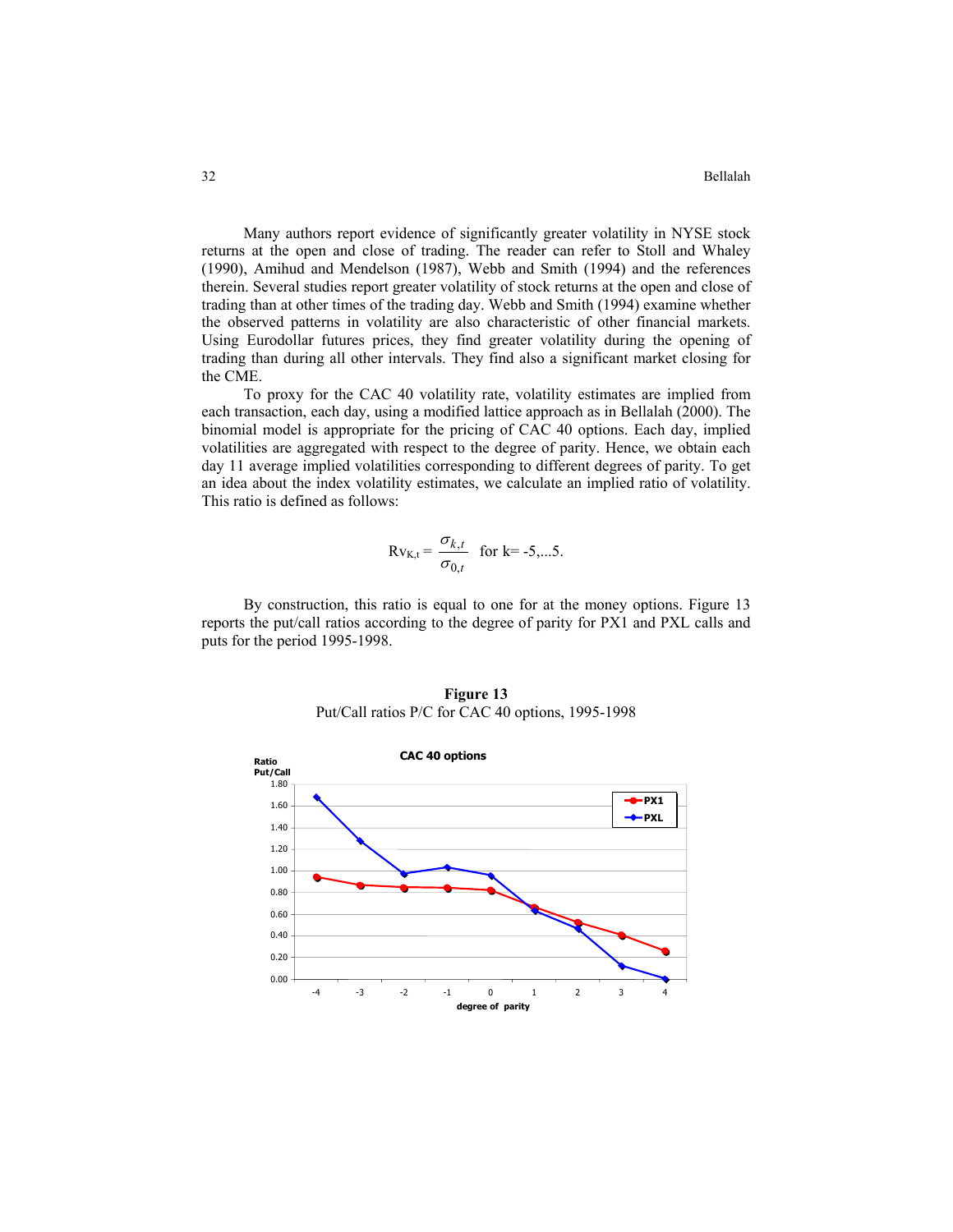**Figure 14** 

![](_page_18_Figure_2.jpeg)

Mean ratios of implied volatilities Rv for PXL calls and puts in the period 1994-1998

Figure 14 shows the mean ratios of implied volatility according to the degree of parity for PXL calls and puts for the period 1994-1998. The figure reveals clearly the presence of a smile effect for call and put options. The shape of the volatility smile reveals higher volatilities for out of the money options. It is nearly U-shaped for calls and puts traded in the Paris Bourse.

The analysis of the spreads is restricted to the days 5, 15, 25, 35, 45, 55, 65 until 125 by a step of ten days in order to reduce the number of observations for the year 1998. Also, the day is divided into two-half our intervals from 10.00-10.30 and 16.30- 17.00 and six-hour intervals from 10.30 to 16.30. Since the effect of the spreads during this high volume period is a central focus of the spreads on the option markets, a distinction is made: first, we take the whole interval, second, the interval is divided into two intervals.

We do not omit the first few minutes but rather the first interval is divided into two intervals because it is interesting to see the volume, the volatility and the spreads for shorter time intervals.<sup>15</sup> At the open, options trading can not begin before trading on the underlying asset market has started. It takes at least few minutes to observe the transactions on the underlying asset market and to adjust the spreads in the options market. Also, around the close, in the last few minutes of the trading day, there is often a non-synchronization between the quoted underlying index futures (index contracts) spreads and options spreads. In fact, it is often observed that the quoted options prices do not correspond to the closing spreads in the underlying asset markets. The non synchronization may have different causes. It results from the fact that around the close of the exchange, several traders place different orders in both markets: the option market and the underlying asset market. Since the market becomes very erratic, some orders are executed for small quantities and others are not fully executed, this leads to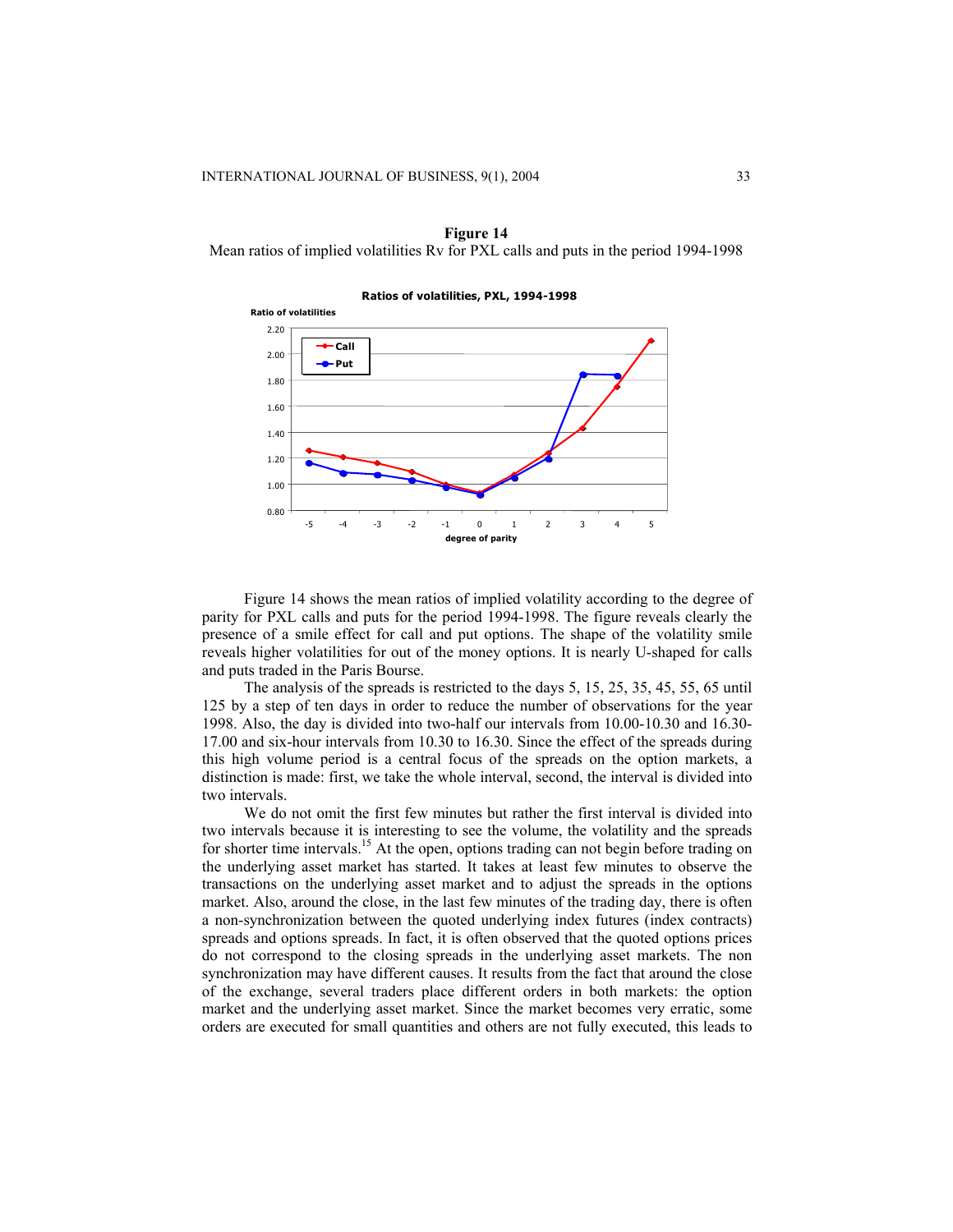transaction prices in the underlying asset markets which do not correspond to the option spread. The quoted option spread does not correspond to any transaction in the market place. Sometimes, non synchronization appears because of errors in recording the transactions or in reporting at the nearest second the quoted prices in both markets. This non synchronization of the underlying assets spreads and options spreads would be interesting to study since it can lead to "abnormal" results. Therefore, we do not eliminate systematically the first and last minutes of the day. The intraday pattern of the observed bid-ask spread for the options in the sample is analyzed and the findings are compared with the model predictions and other studies.<sup>16</sup>

The average spread which actually occurred in a time interval is used. Let us define the reservation fee as the minimum fee such that a dealer is indifferent between doing nothing, selling at  $A_i = c_i(1+a_i)$  or buying at  $B_i = c_i(1-b_i)$  where  $c_i$  is the true options price according to the dealer and  $a_i$  and  $b_i$  are measured as a proportion of  $c_i$ . The proportional bid-ask spread for each quotation is calculated as:

$$
Spread_{d,t,i} = \frac{A_{d,t,i} - B_{d,t,i}}{\frac{(A_{d,t,i} + B_{d,t,i})}{2}}
$$

where the subscripts d, t and i stand for the day d, the time t and the options series i for which a quotation is given.<sup>17</sup> Each day, these time intervals and options series are used to calculate the average proportional bid-ask spread. The average proportional bid-ask spreads (by half an hour, an hour, series and day) are used to calculate an average across options series and trading days. This gives us the average proportional market spread by interval.

Table 5 gives some statistics of the total market spread during the trading day. After the opening, the spread declines, remains stable during the rest of the day and declines again around the close.<sup>18</sup>

**Table 5** Statistics on the proportional spread by time period during the trading day in the year 1998<sup>19</sup>

| Interval    | N   | Mean | Std   | Max   | Min   | O1    | Median | Q3    |
|-------------|-----|------|-------|-------|-------|-------|--------|-------|
| 10.00-10.30 | 594 | 0.25 | 0.111 | 0.975 | 0.058 | 0.093 | 0.20   | 0.280 |
| 10.30-11.30 | 650 | 0.28 | 0.132 | 0.888 | 0.043 | 0.094 | 0.25   | 0.312 |
| 11.30-12.30 | 700 | 0.25 | 0.101 | 0.735 | 0.031 | 0.091 | 0.20   | 0.301 |
| 12.30-13.30 | 602 | 0.24 | 0.131 | 0.887 | 0.036 | 0.078 | 0.19   | 0.292 |
| 13.30-14.30 | 558 | 0.24 | 0.113 | 0.665 | 0.033 | 0.072 | 0.18   | 0.286 |
| 14.30-15.30 | 670 | 0.24 | 0.108 | 0.698 | 0.041 | 0.075 | 0.18   | 0.284 |
| 15.30-16.30 | 660 | 0.25 | 0.101 | 0.732 | 0.042 | 0.078 | 0.19   | 0.272 |
| 16.30-17.00 | 680 | 0.25 | 0.100 | 0.678 | 0.051 | 0.082 | 0.19   | 0.260 |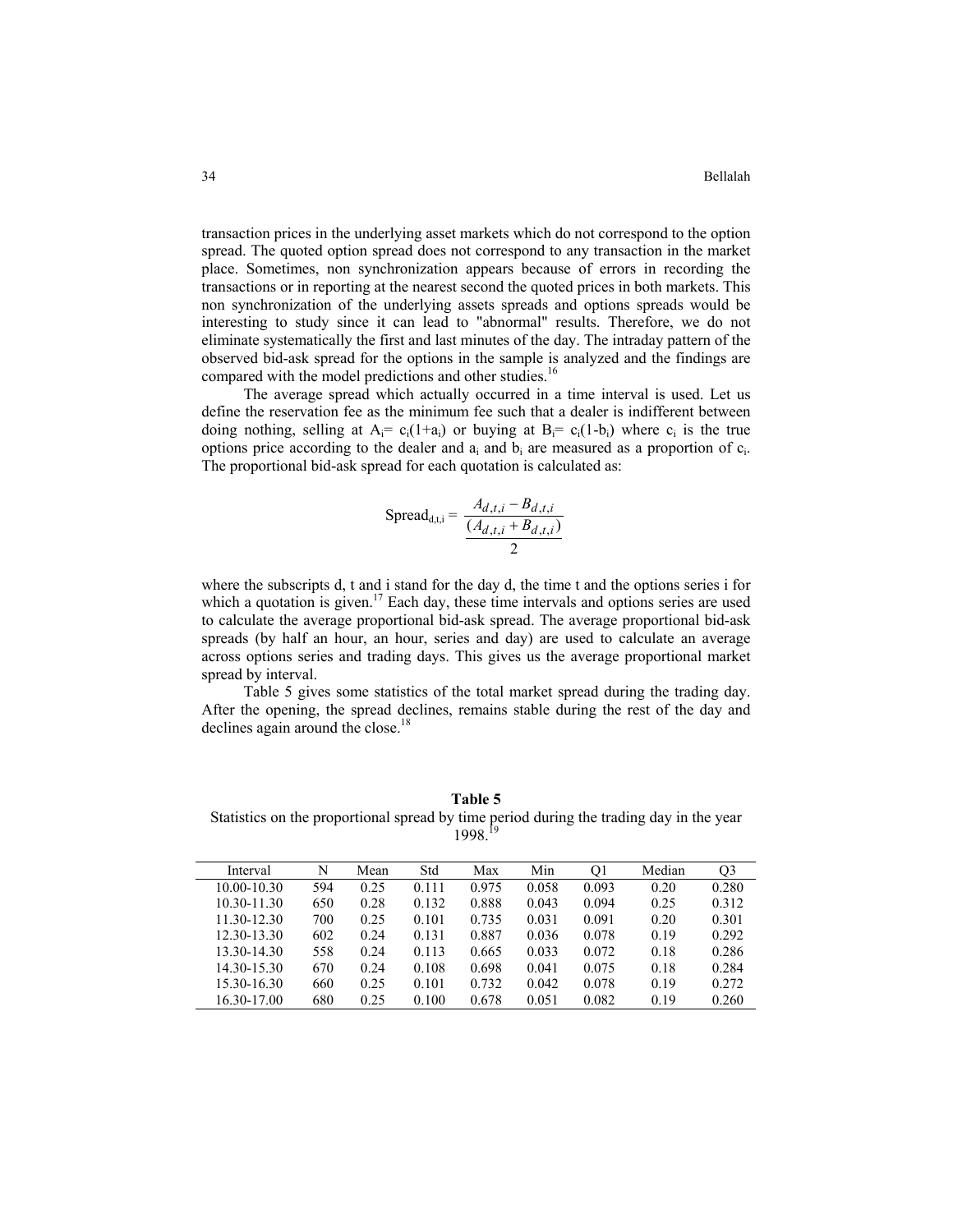We report a reduction in the spread in the last half hour. This finding is not reported in the other studies mainly because during the last few minutes before the close of the exchange, bid ask spreads do not reflect market conditions.

It is true that the spread is largest at the first and the last minutes of the day (as it is the case for volume in Figures 10-11-12), but this is because of non synchronization problems between the options market and the underlying asset market.

We make also another test using a record of fifteen by fifteen minute which is created for the expiration cycles of December and June, 1998. The first quote is recorded in the first five minute in which it appears. The average across all options and days of bids, asks and spreads by fifteen minutes from 10 a.m to 5 p.m is calculated separately for at the money options, in the money options and out of the money options. We find that proportional spreads in the options markets are "widest" when the volume of trading is low. They narrow after the opening and around the close and widens around midday. Several explanations can be advanced. There seems to be a correlation between the volume in the options market and the volume in the underlying asset market. When the volume is high in the underlying asset market, this produces trading in the options market. Also, when volume is important in the options market, and particularly for in the money options, this produces volume in the underlying asset market since options dealers use the underlying asset to implement their hedging strategies.

In reality, for liquid underlying assets, a high volume around closure leads in general to lower spreads in the options markets while the opposite result appears for less liquid assets. This remark might explain the conflicting results in the literature about the options spreads in connection with the underlying asset spreads.

## **VI. CONCLUSION**

This paper studies volumes, volatilities and spreads in the Paris Bourse and whether the open and close of trading represent special moments in financial markets. This question is examined simultaneously for options markets and their underlying asset markets. Periodic market closure leads to periodic changes in the demand for transaction services showing an increased demand and less elastic transactions around closure. We present an extension of the model in Garman (1976) and Bellalah and Zhen (2002) from stock markets to options markets. We show that transactions demand at open and close in options markets are greater than at other times of the day. This allows studying the relationships between market closure, volume, volatility, and bidding ask spreads.

The empirical evidence is, in general, consistent with our predictions of high volume supporting the periodic demand model for options and the underlying assets. A similar study in the underlying asset market is done in order to investigate the effects of opening and closing. The simultaneous study of both markets provides some insights about the correlation in volume and the trading activity in both markets. In line with previous research, our study confirms some of the main findings using the recent options and assets prices data on the Paris-Bourse. The effect of periodic market closure on transactions demand and the bid-ask of options prices is studied.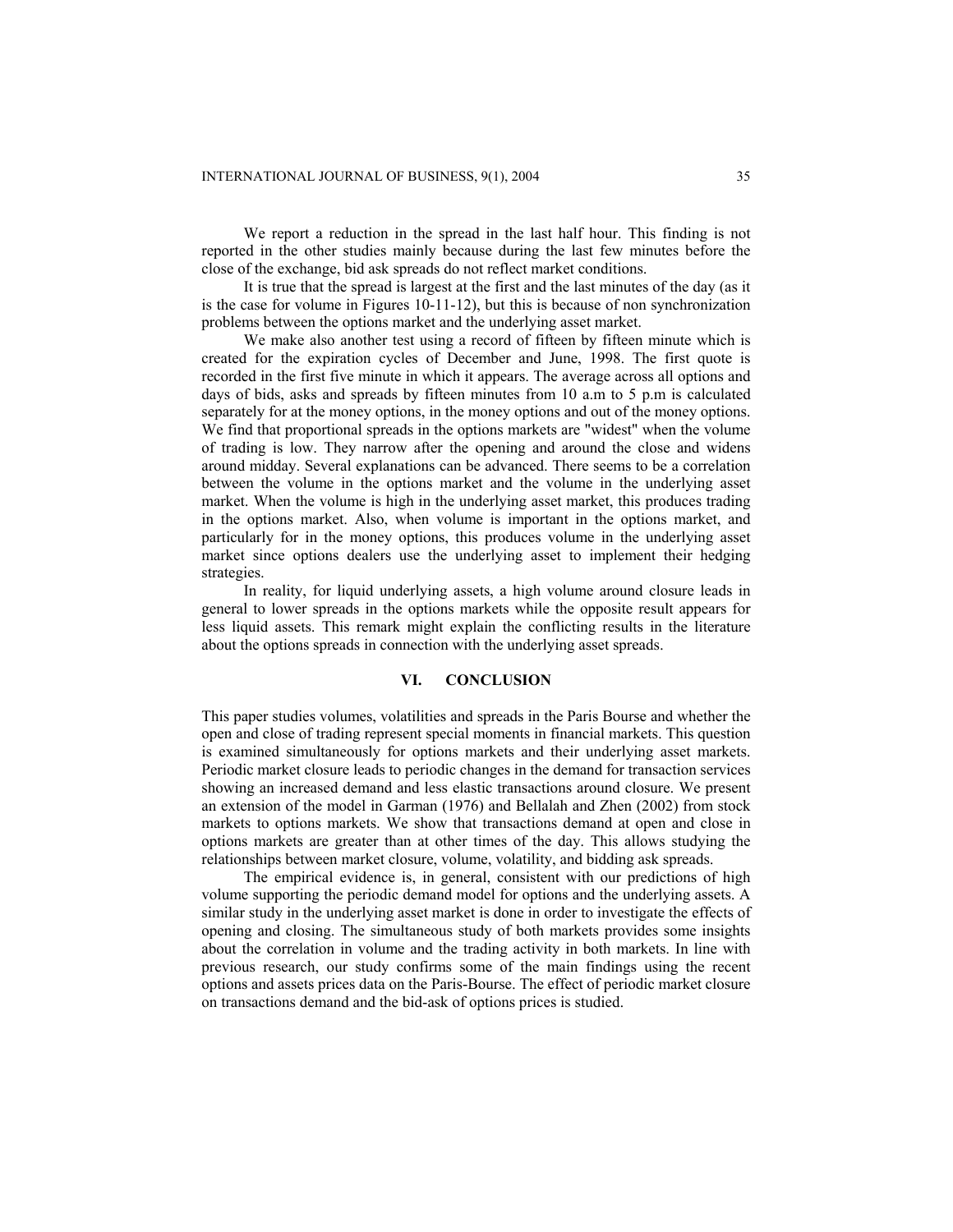When we consider 15 minutes intervals, it is clear that just at the open, the transactions are low when compared to the middle of the day. This result seems to be different from those reported in other markets. This may be due to the institutional features of the Paris-Bourse. In general, empirical tests reveal that high volume in options markets is accompanied by narrower bid and ask spreads and vice-versa (except for small time intervals at the open).

## **ACKNOWLEDGEMENT**

We thank Professors Jiang Wang, Allan Kleidon, Darell Duffie and Richard Roll for their helpful discussions and comments on earlier drafts of this paper.

## **NOTES**

- 1. The traded options market is located in the Palais de la Bourse (Euronext) and options are traded on the Marche des Options Negociables de la Bourse de Paris, (MONEP). The marche a reglement mensuel de la Bourse de Paris, RM, is a forward market. (See for example Solnik (1990), Biais, Hillion and Spatt (1995), Briys-Bellalah et al. (1998), Bellalah (2001), etc.)
- 2. The RM market is replaced by the "Service de Reglement Differe, SRD" from September 2000. (See La Tribune, 17 May, 2000 or Bellalah (2000)
- 3. For index options, there are no bid-ask spreads on the underlying index. Instead, the spread on the futures index contract can be used.
- 4. As it appears in Hong and Wang (2000), the literature on the empirical patterns of stock returns and trading activities in relation to market closures reveals that:
	- The intraday mean return and volatility are U-shaped,
	- The intraday trading volume is also U-shaped,
	- Open-to-open returns are more volatile than close-to-close returns,
	- Returns are more volatile over trading periods with comparison to non-trading periods.
- 5. The trading hours on MONEP for equity options and index options are from 10 a.m to 5 p.m Paris time, Monday to Friday. Central European time is six hours ahead of Eastern standard time: that is 9:00 a.m. Eastern standard time in New York is 3:00 p.m. Central European time in Paris.
- 6. In some countries, like in France, the high demand to trade in index options, index futures and the underlying contracts leads the market authority to extend the hours of trading (in the exercise of options) with a specific period, 5:00 p.m. to 5:45 p.m. However, this does not prevent market participants to trade heavily at the close. For index options, this additional time of 45 minutes gives rise to a wildcard option. This option is analyzed and valued in Bellalah (2001)
- 7. The same arguments apply for an increase in supply.
- 8. However, we recognize that we simplify the reality, because the use of actual supply and demand functions (non-linear) complicates considerably the analysis without giving any analytic results.
- 9. The proof of this lemma is immediate.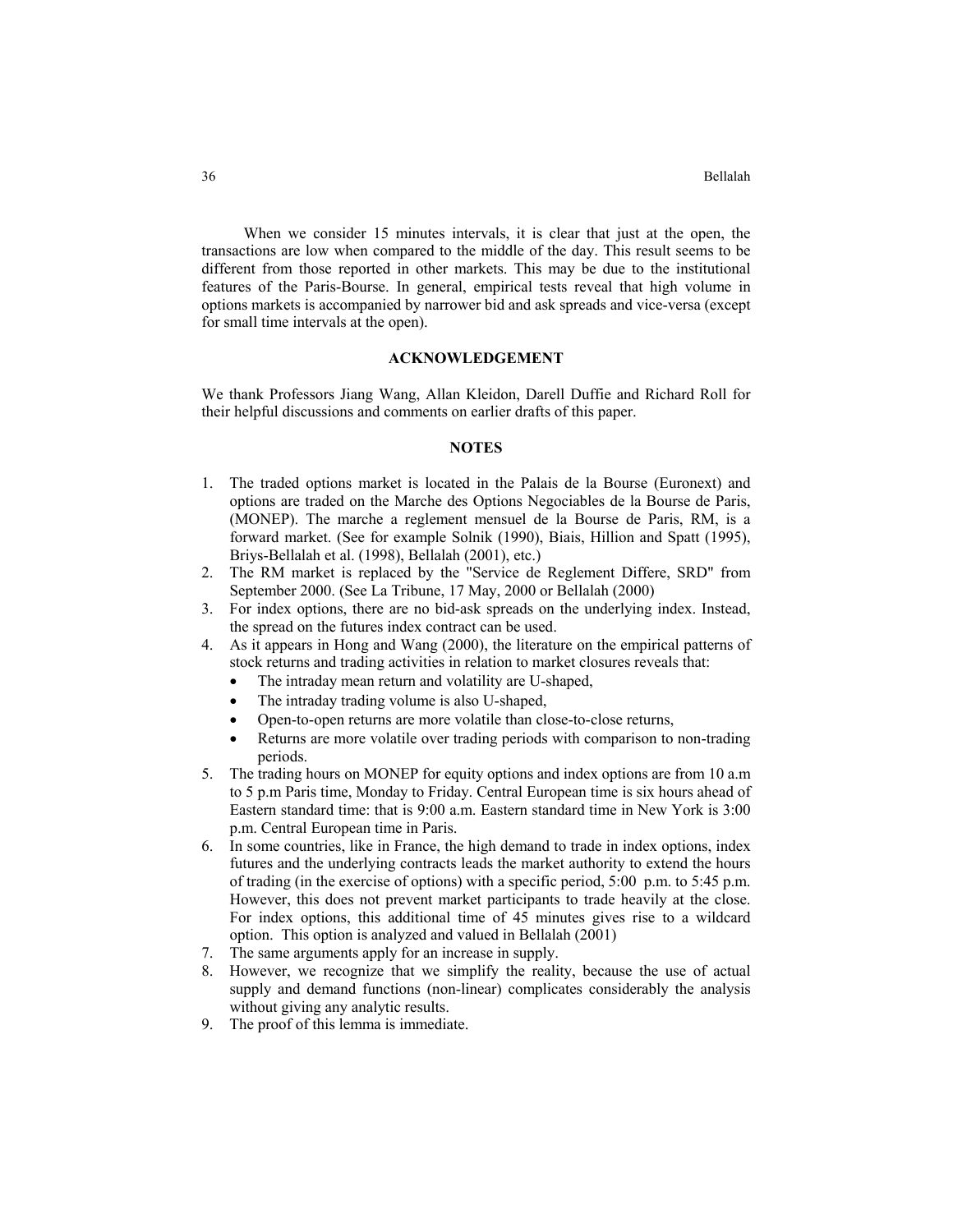In fact, since MR=  $A + \lambda \frac{\partial A}{\partial \lambda}$ , then from assumption (2), we have:

$$
MR2(\lambda^*)-MR2(\lambda^*)=A2(\lambda^*)-A1(\lambda^*)+(\lambda^*)\left(\frac{\partial A2}{\partial \lambda}-\frac{\partial A1}{\partial \lambda}\right).
$$

- 10. For an increase in supply, equivalent results can be obtained using similar arguments.
- 11. PXL calls and puts have different strike prices: i.e. if the index price is 2052, the following strike prices are opened: 2050, 2200, 2350 for calls and 1900, 1750 for puts.

1 However, we have only the spreads for the year 1998 since the MONEP database is actually in construction.

12. PXL calls and puts have different strike prices: i.e. if the index price is 2052, the following strike prices are opened: 2050, 2200, 2350 for calls and 1900, 1750 for puts.

1 However, we have only the spreads for the year 1998 since the MONEP database is actually in construction.

- 13. PXL calls and puts have different strike prices: i.e. if the index price is 2052, the following strike prices are opened: 2050, 2200, 2350 for calls and 1900, 1750 for puts.
- 14. However, we have only the spreads for the year 1998 since the MONEP database is actually in construction.
- 15. However, the specialist exists only for stock options and not for index options.
- 16. Hong and Wang (2000) study how market closures affect investors' trading policies and the corresponding return-generating process. They show that closures generate U-shaped patterns in the mean and volatility of returns over trading periods and that there is a higher trading activity around the close and open. They find also that closures can make prices more informative about future payoffs.
- 17. The spreads quoted during the first and the last few seconds are not accounted for since they do not reflect the real market conditions.
- 18. Spreads in index options are often narrower than spreads in stock options because of the high volume of trading which allows dealers to manage their inventories and roll-over their positions by resorting to the index futures contracts. Stock dealers do not benefit from these specific risk management tools. Hence, high volume on the options market tends to reflect in some way the market liquidity. This liquidity allows the implementation of market making risk-reducing strategies that lower the risks and the bid and ask spreads. Similar arguments do not necessarily apply to the underlying assets dealers since they have fewer opportunities to diversify their risks when compared to options market makers.
- 19. This definition eliminates the bias toward more frequently quoted securities. In fact, in the study of Brock and Kleindon (1992) for listed stocks, the pattern of the bid-ask spread was divided by the stock's price. The average spread in a particular minute corresponds to the average spread using the quotations that actually occurred during that time.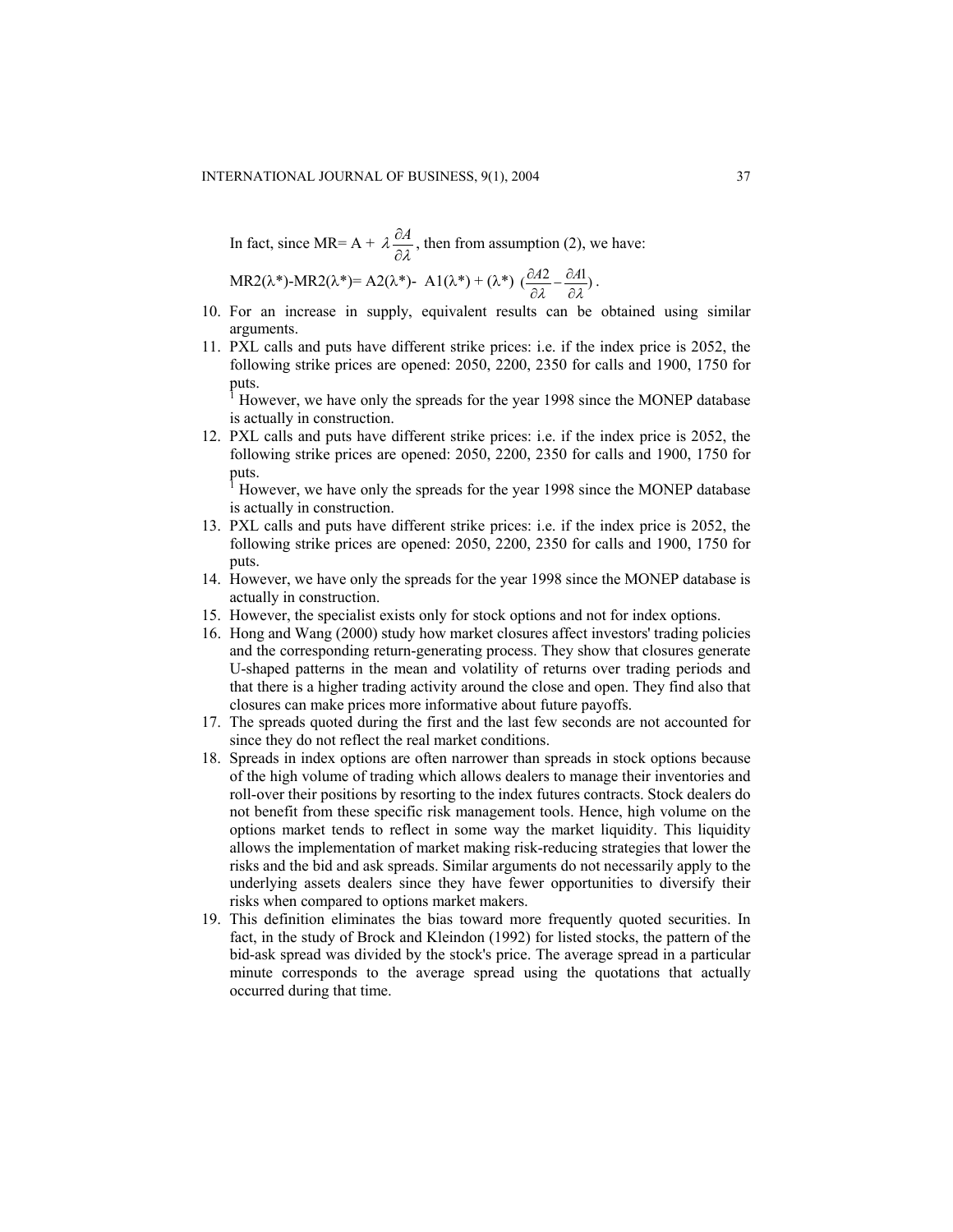This method presents a bias toward more frequently quoted stocks. This bias is corrected by Berkman (1992) who admits that a quote remains until a new quote is given.

- 20. The first and last few seconds of each trading day are eliminated. The reduction in the spread in the first half hour in our sample is a result reported also in the studies of Berkman (1992) and MacInish and Wood (1992).
- 21. F-tests are used for the significance of differences in total spreads during the day. The mean spread differs from one time interval to another and is equal to  $F_{\text{hour}} = 16.38$ .

It is significantly lower in the first and last interval  $F_1$ =40.32,  $F_8$ =37.12.

The mean spread is significantly higher in interval 2,  $F_2=8.41$  than the mean spread in intervals 3 to 8.

## **REFERENCES**

- Amihud, Y. and Mendelson H., 1986, "Asset Pricing and the Bid-ask Spread," *Journal of Financial Economics* 17, 223-249
- Amihud, Y. and Mendelson, H., 1987, "Trading Mechanisms and Stock Returns: An Empirical Investigation," *Journal of Finance*, 3, 533-555
- Amihud, Y. and Mendelson, H., 1988, "Liquidity and Asset Pricing: Financial Management Implications," *Financial Management*, spring, 5-15
- Bellalah, M., 2001, "The Valuation of CAC 40 Options and Wildcard Options in the Paris Bourse," *International Review of Economics and Finance*, 10, 75-94.
- Bellalah, M., 2000, "A Risk Management Approach to Options Trading on the Paris Bourse," *Derivatives Strategy*, Vol 5, N 6, June, 31-33
- Bellalah and Zhen, 2002, "A Model for Market Closure and International Portfolio Management within Incomplete Information," *International Journal of Theoretical and Applied Finance*.
- Berkman, H., 1992, "The Market Spread, Limit Orders and Options." *Journal of Financial Services Research*, 399-415.
- Briys, E., Bellalah, M. et al., 1998, *Options, Futures and Exotic Derivatives*, John Wiley & Sons, 1998.
- Biais, B., Hillion, P. and C. Spatt, 1995, "An Empirical Analysis of the Limit Order Book and the Order Flow in the Paris Bourse," *Journal of Finance*, Vol L, No 5, December, pp 1655-1689
- Brock, W. A and Kleidon, A.W, "Periodic Market Closure and Trading Volume," *Journal of Economic Dynamics and Control* 16, (1992) p 451-489.
- Connolly, R.A., 1989, "An Examination of the Robustness of the Weekend Effect," *Journal of Financial and Quantitative Analysis*, 24, pp 133-171
- Connolly, R.A., 1991, "A Posterior Odds Analysis of the Weekend Effect," *Journal of Econometrics* 49, pp 51-104
- Fedenia and Grammatikos, 1992, "Options Trading and the Bid-Ask Spread of the Underlying Stocks," *Journal of Business*, N 3, 335-51.
- French, K.R, 1980, "Stock Returns and the Weekend Effect," *Journal of Financial Economics* 8, pp 55-69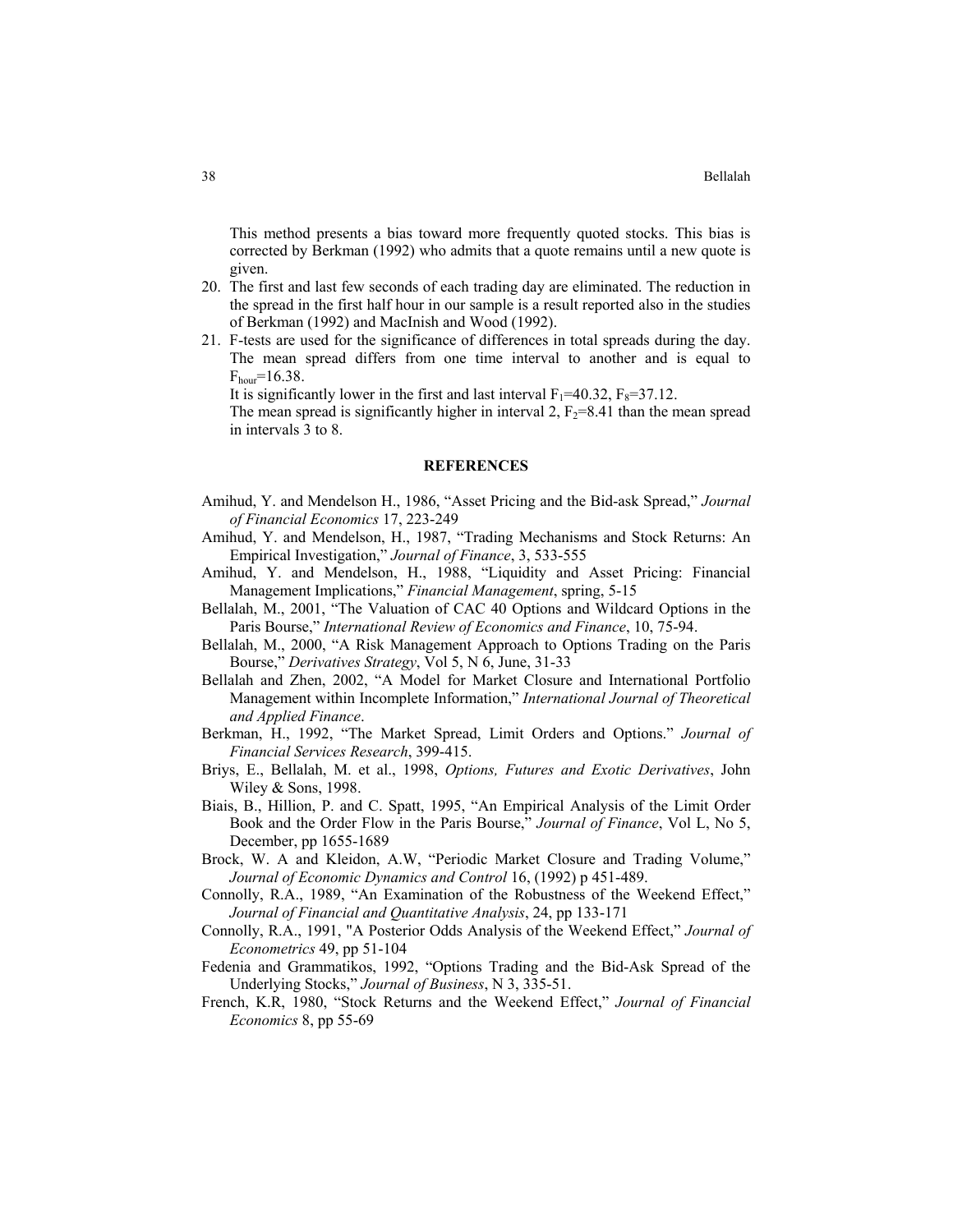Garman, Mark, 1976, "Market Microstructure," *Journal of Financial Economics*, N 3, 257-75.

- Gibbons, M.R. and P. Hess, 1981, "Day of the Week Effects and Asset Returns," *Journal of Business* 54, pp 579-596
- McInish, TH and Wood, R.A, 1992, "An Analysis of Intraday Patterns in Bid-Ask Spreads for NYSE Stocks," *Journal of Finance*, 47, 753-764.
- Hong, H. and Wang, J., 2000, "Trading and Returns under Periodic Market Closures," *Journal of Finance*, Vol LV, No 1, February, 297-354
- Hsieh, D. and A. Kleidon, 1996, "Bid-Ask Spreads in Foreign Exchange Markets: Implications for Models of Asymmetric Information," in J. Frankel, G. Galli and A. Giovannini (eds), *The Microstructure of Foreign Exchange Markets*, Cambridge: National Bureau of Economic Research, 41-65.
- Lindley, D.V., 1957, "A statistical Paradox," *Biometricka* 44, pp 187-192
- Merton, R., 1971, "Optimum Consumption and Portfolio Rules in A Continuous-time Model," *Journal of Economic Theory* 3, 373-413.
- Ronn, E.I and Sheikh, A., "A Characterization of the Daily and Intraday Behavior of Returns on Options," *Journal of Finance*, N 2, June, (1994), 557-79.
- Shanken, J., 1987, "A Bayesian Approach to Testing Portfolio Efficiency," *Journal of Financial Economics* 18, pp195-215
- Stoll, H. and Whaley, R., 1990, "Stock Market Structure and Volatility," *Review of Financial Studies*, 3, 37-71
- Solnik, B., 1990, "The Distribution of Daily Sock Returns and Settlement Procedures: The Paris Bourse," *Journal of Finance*, 5, December, 1601-1609.
- Webb, R.I. and Smith, D.G., 1994, "The Effect of Market Opening and Closing on the Volatility of Eurodollar Futures Prices," *Journal of Futures Markets*, Vol 14, N 1, pp 51-78